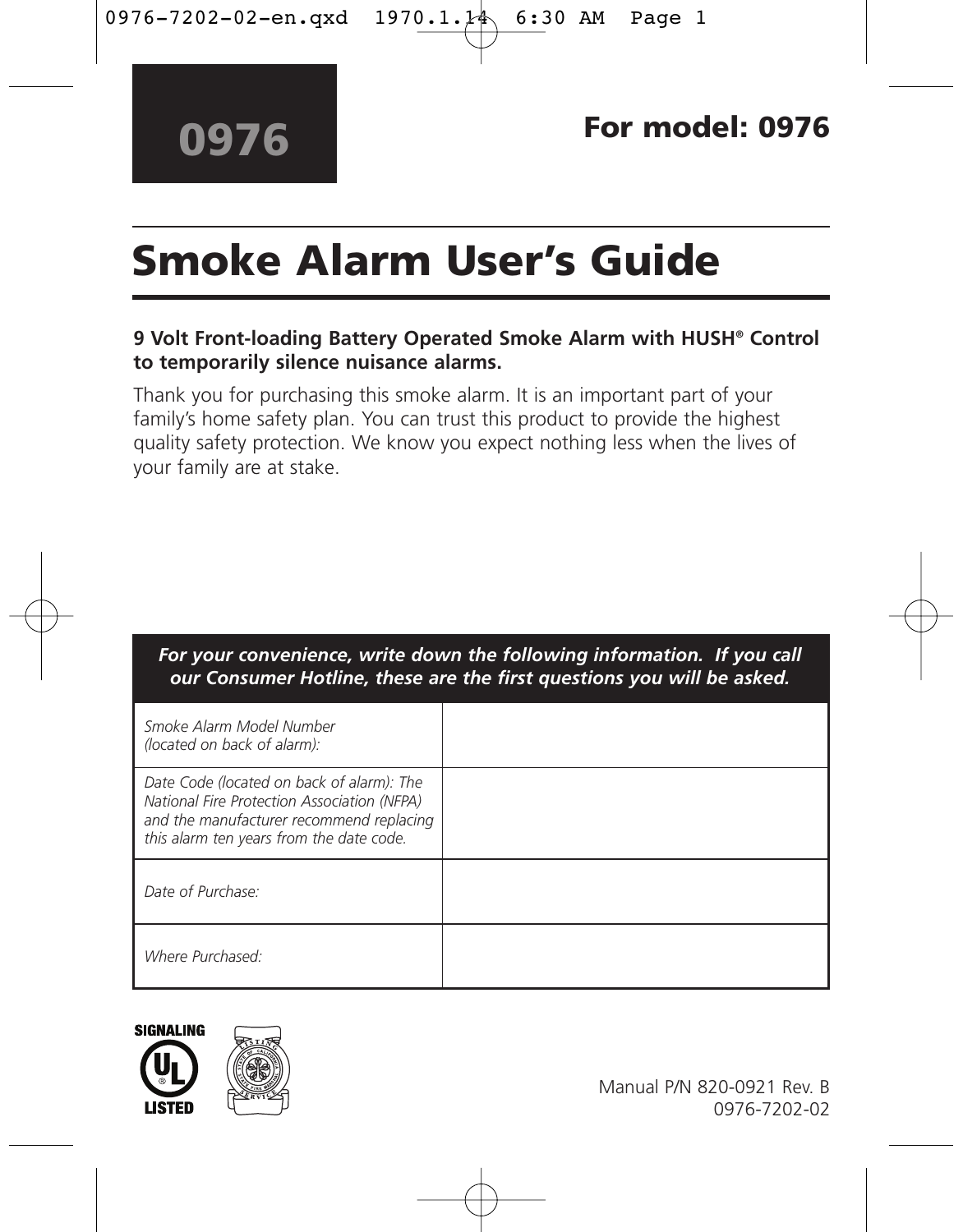This alarm detects products of combustion using the ionization technique. It contains 0.9 microcurie of Americium 241, a radioactive material (see section 9). Distributed under U.S. NRC License No. 32-23858-01E. Manufactured in compliance with U.S. NRC safety criteria in 10 CFR 32.27. The purchaser is exempt from any regulatory requirements. Do not try to repair the smoke alarm yourself. Refer to the instructions in section 12 for service.

Ionization sensing alarms may detect invisible fire particles (associated with fast flaming fires) sooner than photoelectric alarms. Photoelectric sensing alarms may detect visible fire particles (associated with slow smoldering fires) sooner than ionization alarms. Home fires develop in different ways and are often unpredictable. For maximum protection, Kidde recommends that both Ionization and Photoelectric alarms be installed.

### **WARNING! BATTERY DOOR WILL NOT CLOSE UNLESS BATTERY IS PRESENT. REMOVAL OF BATTERY WILL RENDER THE SMOKE ALARM INOPERATIVE. IMPORTANT! READ ALL INSTRUCTIONS BEFORE INSTALLATION AND KEEP THIS MANUAL NEAR THE ALARM FOR FUTURE REFERENCE.**

### **CONTENTS OF THIS MANUAL**

- **1 -- RECOMMENDED LOCATIONS FOR SMOKE ALARMS**
- **2 -- LOCATIONS TO AVOID**
- **3 -- INSTALLATION INSTRUCTIONS**
- **4 -- OPERATION AND TESTING**
- **5 -- NUISANCE ALARMS**
- **6 -- MAINTENANCE**
- **7 -- LIMITATIONS OF SMOKE ALARMS**
- **8 -- GOOD SAFETY HABITS**
- **9 -- NRC INFORMATION**
- **10 -- NFPA PROTECTION STANDARD 72**
- **11 -- CALIFORNIA STATE FIRE MARSHAL REQUIRED INFORMATION**
- **12 -- SERVICE AND WARRANTY**

### **1. RECOMMENDED LOCATIONS FOR ALARMS**

• Locate the first alarm in the immediate area of the bedrooms. Try to monitor the exit path as the bedrooms are usually farthest from the exit. If more than one sleeping area exists, locate additional alarms in each sleeping area.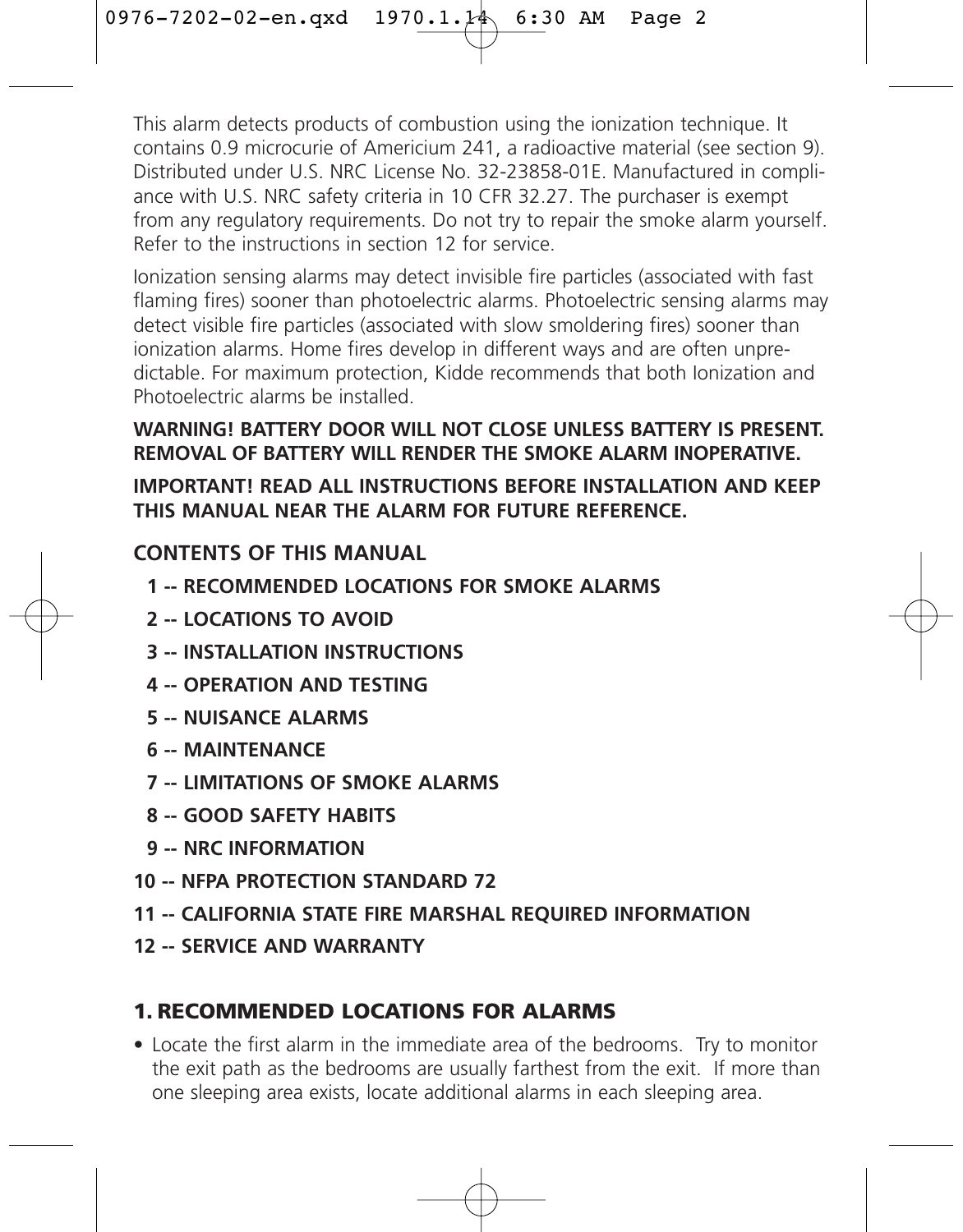- Locate additional alarms to monitor any stairway as stairways act like chimneys for smoke and heat.
- Locate at least one alarm on every floor level
- Locate an alarm in every bedroom.
- Locate an alarm in every room where electrical appliances are operated (i.e. portable heaters or humidifiers).
- Locate an alarm in every room where someone sleeps with the door closed. The closed door may prevent an alarm not located in that room from waking the sleeper.
- Smoke, heat, and combustion products rise to the ceiling and spread horizontally. Mounting the smoke alarm on the ceiling in the center of the room places it closest to all points in the room. Ceiling mounting is preferred in ordinary residential construction.
- For mobile home installation, select locations carefully to avoid thermal barriers that may form at the ceiling. For more details, see MOBILE HOME INSTAL-LATION below.
- When mounting an alarm on the ceiling, locate it at a minimum of 4" (10 cm) from the side wall (see figure 1).
- When mounting the alarm on the wall, use an inside wall with the top edge of the alarm at a minimum of 4" (10 cm) and a maximum of 12" (30.5 cm) below the ceiling (see figure 1).

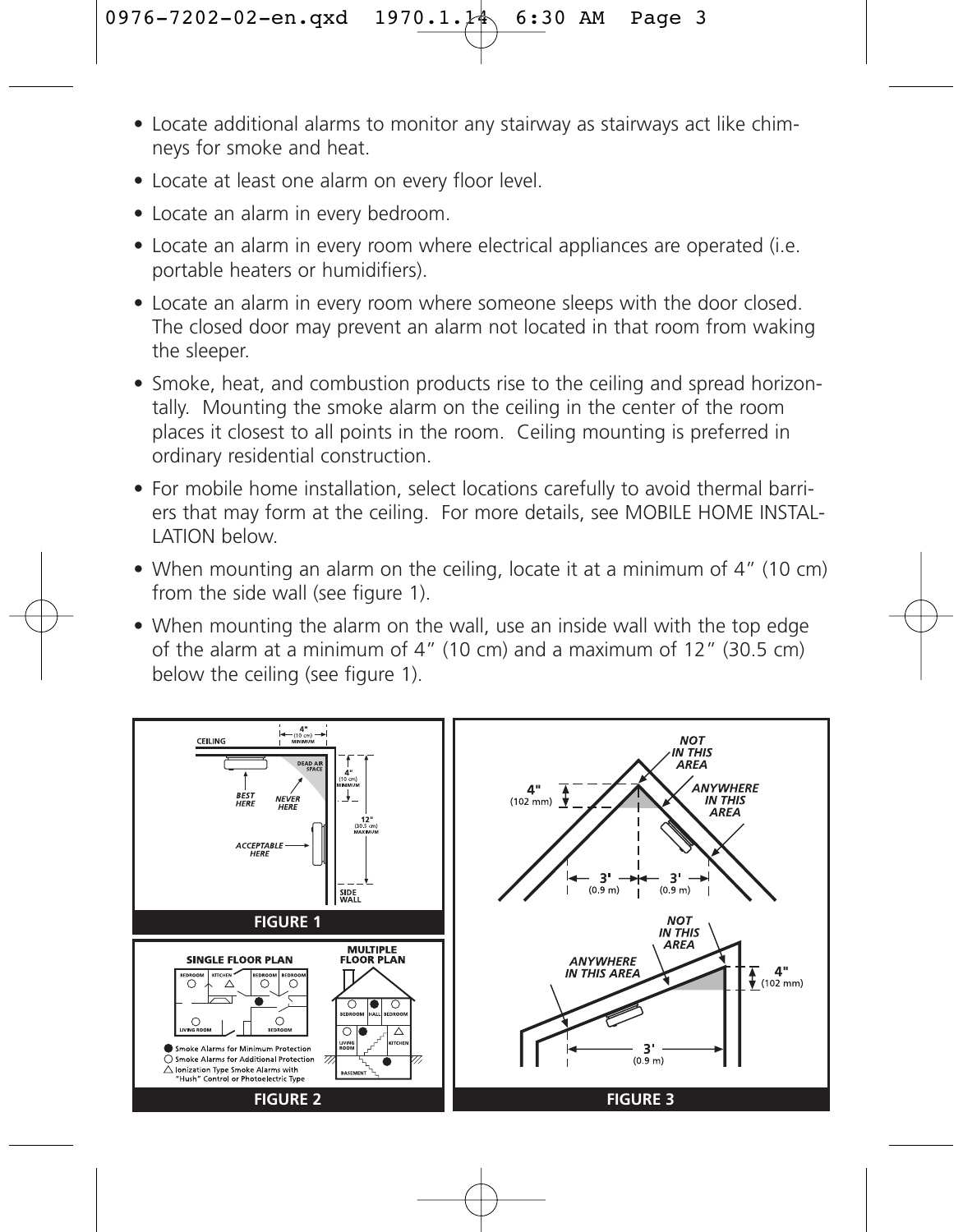- Put smoke alarms at both ends of a bedroom hallway or large room if the hallway or room is more than 30 ft (9.1 m) long.
- Install Smoke Alarms on sloped, peaked or cathedral ceilings at or within 3 ft (0.9m) of the highest point (measured horizontally). NFPA 72 states: "Smoke alarms in rooms with ceiling slopes greater than 1 ft in 8 ft (.3m in 2.4 m) horizontally shall be located on the high side of the room." NFPA 72 states: "A row of detectors shall be spaced and located within 3 ft (0.9m) of the peak of the ceiling measured horizontally" (see figure 3).

### **MOBILE HOME INSTALLATION**

Modern mobile homes have been designed and built to be energy efficient. Install smoke alarms as recommended above (refer to RECOMMENDED LOCA-TIONS and FIGURES 1 and 2).

In mobile homes that are not well insulated compared to present standards, extreme heat or cold can be transferred from the outside to the inside through poorly insulated walls and roof. This may create a thermal barrier which can prevent the smoke from reaching an alarm mounted on the ceiling. In such units, install the smoke alarm on an inside wall with the top edge of the alarm at a minimum of 4" (10 cm) and a maximum of 12" (30.5 cm) below the ceiling (see figure 1).

If you are not sure about the insulation in your mobile home, or if you notice that the outer walls and ceiling are either hot or cold, install the alarm on an inside wall. For minimum protection, install at least one alarm close to the bedrooms. For additional protection, see SINGLE FLOOR PLAN in figure 2.

### **WARNING: TEST YOUR SMOKE ALARM OPERATION AFTER RV OR MOBILE HOME VEHICLE HAS BEEN IN STORAGE, BEFORE EACH TRIP AND AT LEAST ONCE A WEEK DURING USE.**

## **2. LOCATIONS TO AVOID**

- In the garage. Products of combustion are present when you start your automobile.
- Less than 4" (10cm) from the peak of an "A" frame type ceiling.
- In an area where the temperature may fall below 40ºF or rise above 100ºF, such as garages and unfinished attics.
- In dusty areas. Dust particles may cause nuisance alarm or failure to alarm.
- In very humid areas. Moisture or steam can cause nuisance alarms.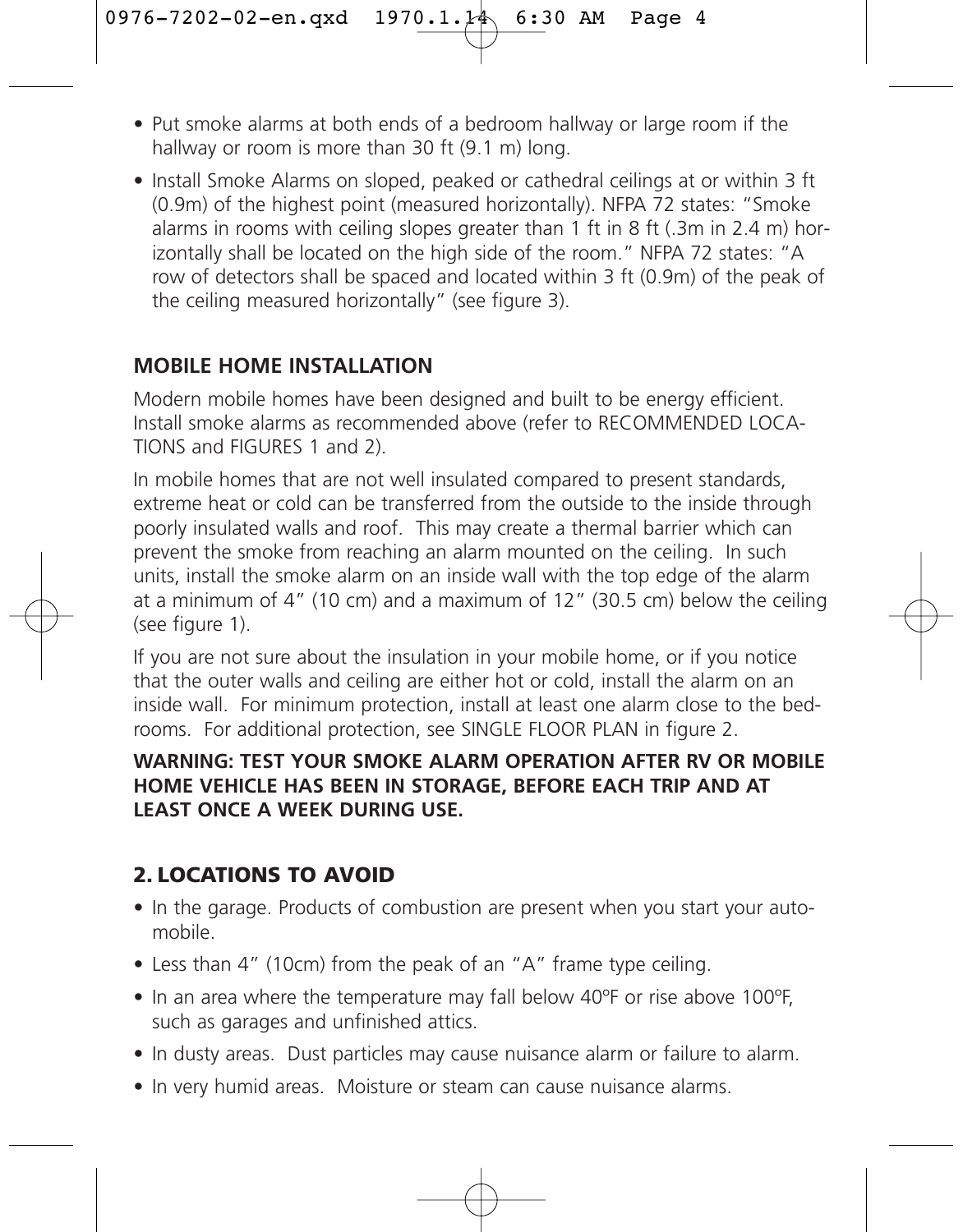- In insect-infested areas.
- Smoke alarms should not be installed within 3 ft (.9m) of the following: the door to a kitchen, the door to a bathroom containing a tub or shower, forced air supply ducts used for heating or cooling, ceiling or whole house ventilating fans, or other high air flow areas.
- Kitchens. Normal cooking may cause nuisance alarms. If a kitchen alarm is desired, it should have an alarm silence feature or be a photoelectric type.
- Near fluorescent lights. Electronic "noise" may cause nuisance alarms.
- Smoke alarms are not to be used with detector guards unless the combination (alarm and guard) has been evaluated and found suitable for that purpose.

### **3. INSTALLATION INSTRUCTIONS**

### **MOUNTING INSTRUCTIONS**

### **CAUTION: THIS UNIT IS SEALED. THE COVER IS NOT REMOVABLE!**

### **CAUTION: WHEN WALL MOUNTING: UNIT MUST BE MOUNTED SO THAT THE BATTERY BOX FACES DOWN! (SEE FIGURE 4). INCORRECT ORIENTATION OF WALL MOUNTED SMOKE ALARMS WILL DECREASE OPERATIONAL EFFECTIVENESS.**

1. Remove the mounting plate from the back of the alarm by holding the mounting plate and twisting in the direction indicated by the "OFF" arrow on the alarm cover.

2. After selecting the proper smoke alarm location as described in section 1, attach the mounting plate as shown in figure 5. Use the screws and anchors

provided to secure the mounting plate (use 3/16" drill bit for anchor holes). To ensure aesthetic alignment of the alarm with the hallway or wall, the "A" line on the mounting bracket should be parallel with the hallway when ceiling mounted, or horizontal when wall mounted.

3. Make sure that the mounting screws are positioned in the small ends of the keyholes before tightening the screws.



4. Install the alarm on the mounting plate and rotate the alarm in the direction indicated by the "ON" arrow on the cover until the alarm ratchets into place (this ratcheting function allows for aesthetic alignment). NOTE: The alarm will mount to the bracket in 4 positions (every 90 degrees). When wall mounting, make sure the battery box is at the bottom of the unit (see figure 5).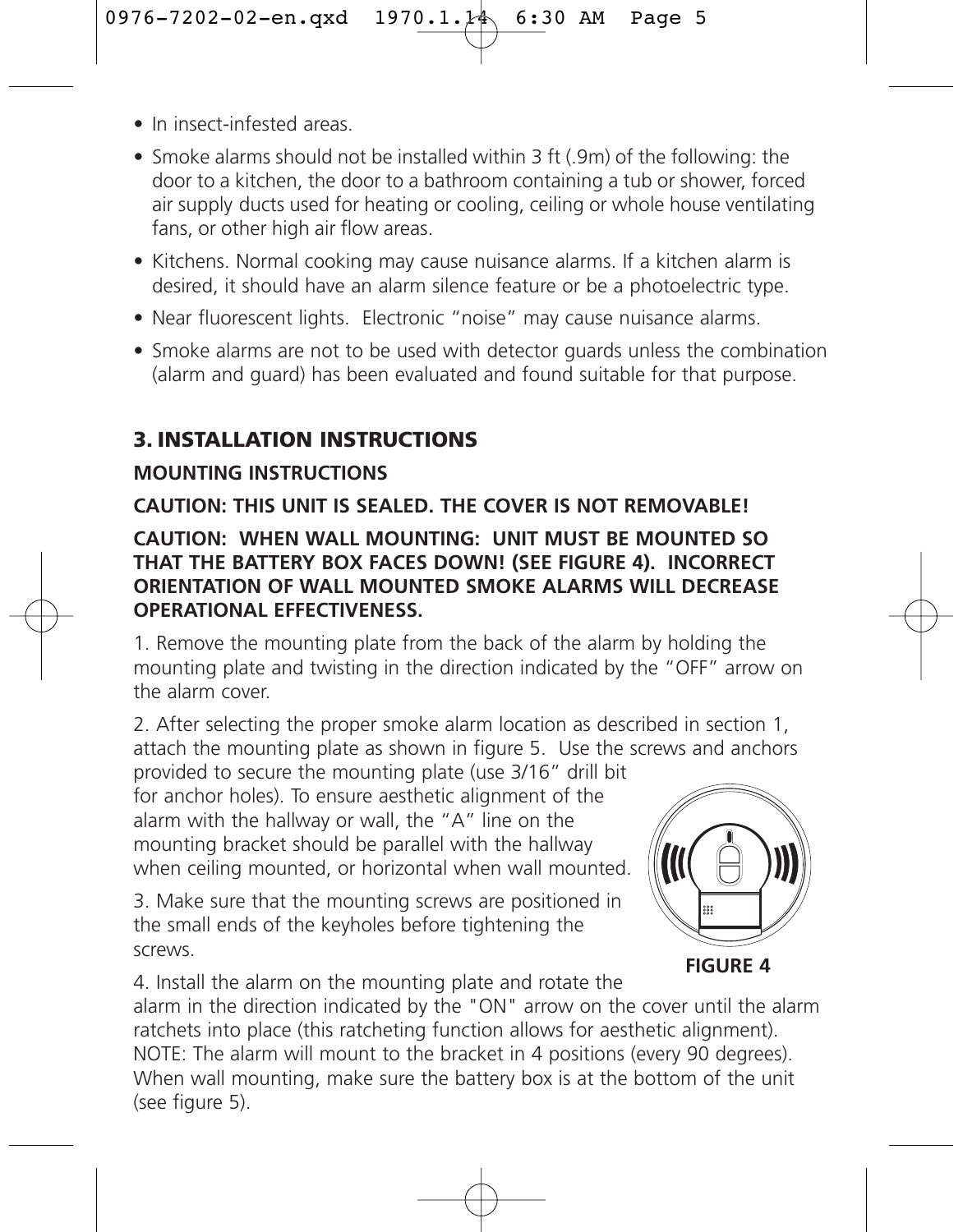

Alignment Marks

5. Be sure the battery is installed correctly and the battery compartment is closed completely. See section 6 for battery installation instructions.

### **CAUTION: THE BATTERY COMPARTMENT WILL NOT CLOSE WITHOUT A BATTERY INSTALLED PROPERLY. REMOVAL OF THE BATTERY WILL REN-DER THE ALARM INOPERATIVE.**

6. Test the unit to ensure proper operation by pressing the Test Button for a minimun of 5 seconds.

**CAUTION: Due to the loudness (85 decibels) of the alarm, always stand an arms length away from the unit when testing.**

### **TAMPER RESIST FEATURE**

### **Battery Carrier Tamper Resist Feature**

This alarm has a battery carrier tamper resist feature, which helps prevent the battery carrier from being opened. This feature helps prevent the removal of the battery from this device (which will render the device inoperative).

To activate the battery carrier tamper resist feature, remove the unit from the trim plate and locate the small cut-out in the middle of the product label on the back of the unit. With a small screwdriver, or similar tool, slide the switch towards the top of the label (see figure 6). The tamper resist feature is now active and the battery carrier can not be opened until the tamper resist feature is deactivated.



**FIGURE 6**

NOTE: Before activating the battery carrier tamper resist feature, make sure a fresh battery is installed in the unit and that the battery carrier is properly closed. If the battery carrier tamper resist feature is activated while the battery carrier is open, the battery carrier will not close and the unit will be inoperable.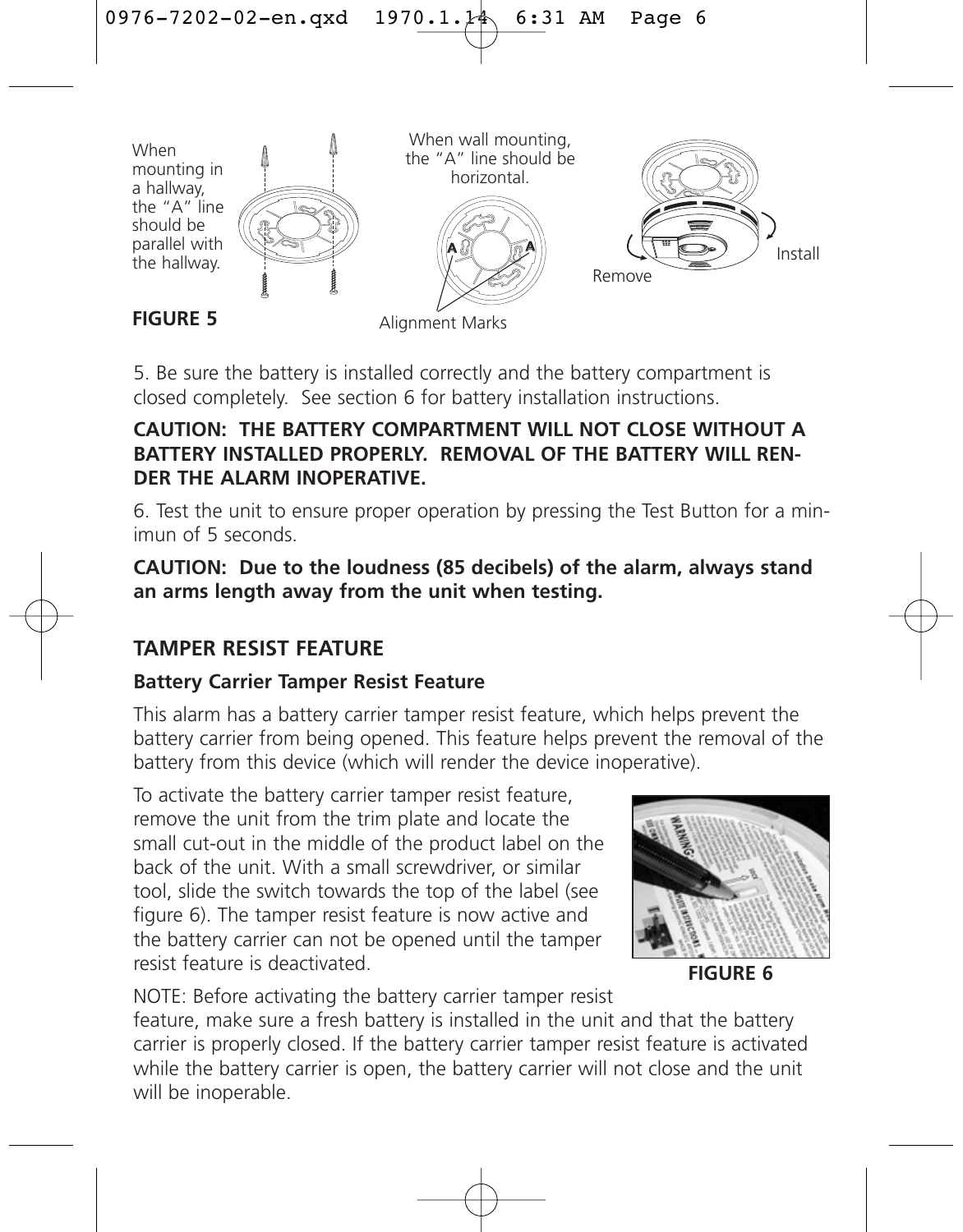To deactivate the battery carrier tamper resist, in order to change the smoke alarm battery, remove the unit from the mounting plate, and locate the small cut-out in the middle of the product label. Using a screwdriver, or similar tool, slide the switch towards the bottom of the product label. The battery carrier can now be opened and the battery changed.

## **4. OPERATION AND TESTING**

OPERATION: The smoke alarm is operating once fresh batteries are installed and testing is complete. When the smoke alarm ionization chamber senses products of combustion, the horn will sound a loud (85db) temporal alarm until the sensing chamber is cleared of smoke particles.

**Hush® CONTRO**L: The Hush® feature has the capability of temporarily desensitizing the alarm circuit for approximately 7 minutes. This feature is to be used only when a known alarm condition, such as smoke from cooking, activates the alarm. The smoke alarm is desensitized by pushing the Hush® button on the smoke alarm cover. If the smoke is not too dense, the alarm will silence immediately and "chirp" every 30-40 seconds for approximately 7 minutes. This indicates that the alarm is in a desensitized condition. The smoke alarm will automatically reset after approximately 7 minutes and sound the alarm if particles of combustion are still present. The Hush® feature can be used repeatedly until the air has been cleared of the condition causing the alarm. Pushing the test button on the alarm will end the Hush® period.

### **NOTE: DENSE SMOKE WILL OVERRIDE THE Hush® CONTROL FEATURE AND SOUND A CONTINUOUS ALARM.**

### **CAUTION: BEFORE USING THE ALARM HUSH® FEATURE, IDENTIFY THE SOURCE OF THE SMOKE AND BE CERTAIN A SAFE CONDITION EXISTS.**

LED INDICATOR: This smoke alarm is equipped with a red LED indicator with two modes of operation.

- **Standby Condition:** The red LED will flash every 30-40 seconds to indicate that the smoke alarm is operating properly.
- **Alarm Condition:** When the alarm senses products of combustion and goes into alarm, the red LED will flash rapidly (one flash per second). The rapid flashing LED and pulsating alarm will continue until the air is cleared.

TESTING: Test by pushing the test button on the cover and hold it down for a minimum of 5 seconds. This will sound the alarm if all the electronic circuitry, horn and battery are working. If no alarm sounds, check the fuse or circuit breaker supplying power to the alarm circuit. If the alarm still does not sound,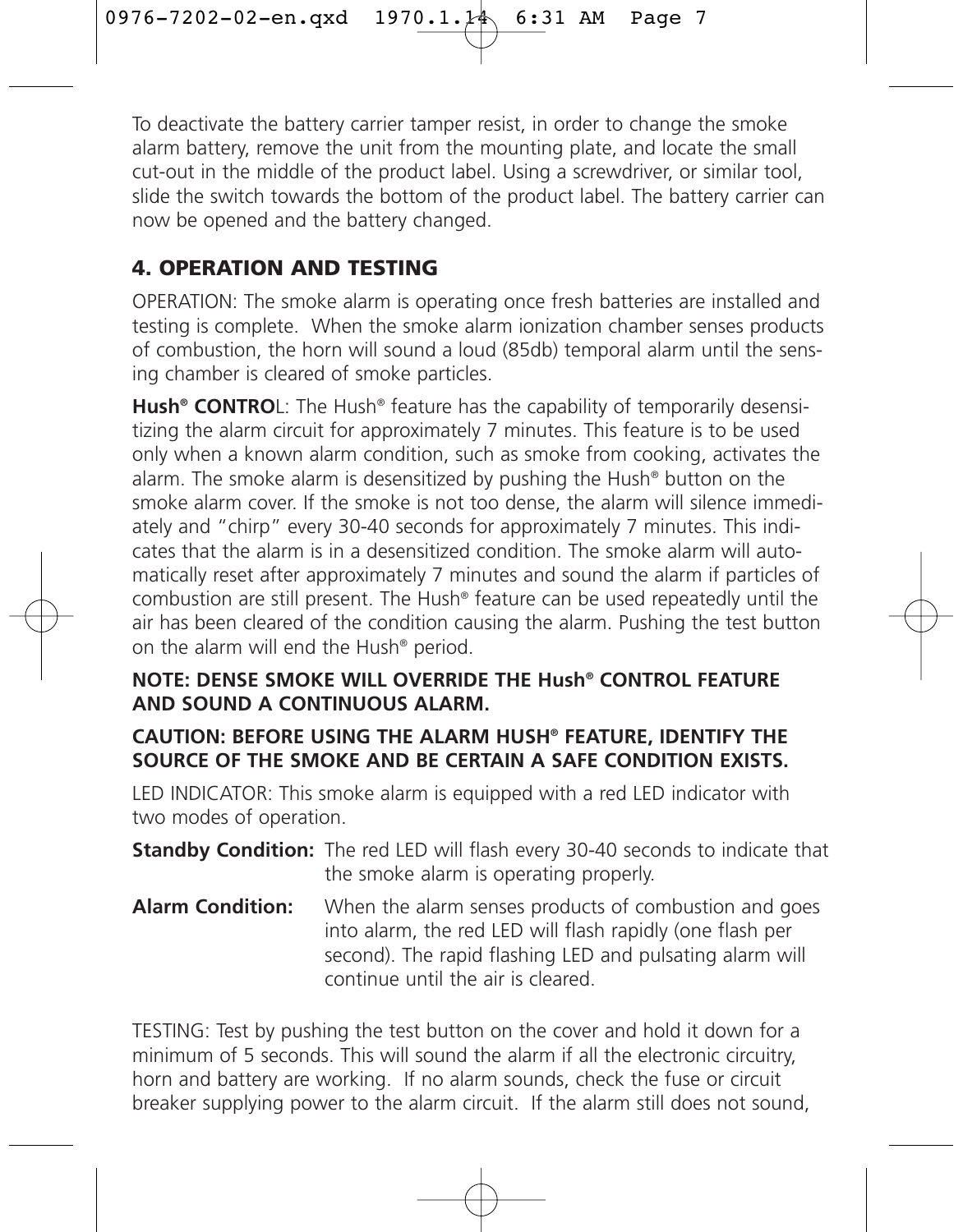the unit has defective batteries or other failure. DO NOT use an open flame to test your alarm, you could damage the alarm or ignite combustible materials and start a structure fire.

TEST THE ALARM WEEKLY TO ENSURE PROPER OPERATION. Erratic or low sound coming from your alarm may indicate a defective alarm, and it should be returned for service (see section 12).

### **5. NUISANCE ALARMS**

Smoke alarms are designed to minimize nuisance alarms. Cigarette smoke will not normally set off the alarm, unless the smoke is blown directly into the alarm. Combustion particles from cooking may set off the alarm if the alarm is located close to the cooking area. Large quantities of combustible particles are generated from spills or when broiling. Using the fan on a range hood which vents to the outside (non-recirculating type) will also help remove these combustible products from the kitchen.

Model 0976 has a Hush®button that is extremely useful in a kitchen area or other areas prone to nuisance alarms. For more information, refer to section 4 OPERATION AND TESTING.

If the alarm does sound, check for fires first. If a fire is discovered, get out and call the fire department. If no fire is present, check to see if one of the reasons listed in section 2 may have caused the alarm.

### **6. MAINTENANCE**

### **ALARM REMOVAL**

To remove the alarm from the trim ring, rotate the alarm counter clockwise in the direction of the "OFF" arrow on the cover.

### **BATTERY INSTALLATION AND REMOVAL**

Note: If battery carrier tamper resist feature has been activated it will need to be deactivated in order to change the battery. Refer to section 3 "Battery Carrier Tamper Resist Feature" for instructions.

To replace or install the batteries press down on the battery carrier and then release to allow the carrier to pop open. The battery can then be pulled out of the carrier. When installing a new battery into the carrier, make sure the battery terminals are exposed and that the polarity matches the markings printed on the battery carrier. Completely press the battery carrier down into the alarm and release, the battery carrier will lock into the closed position.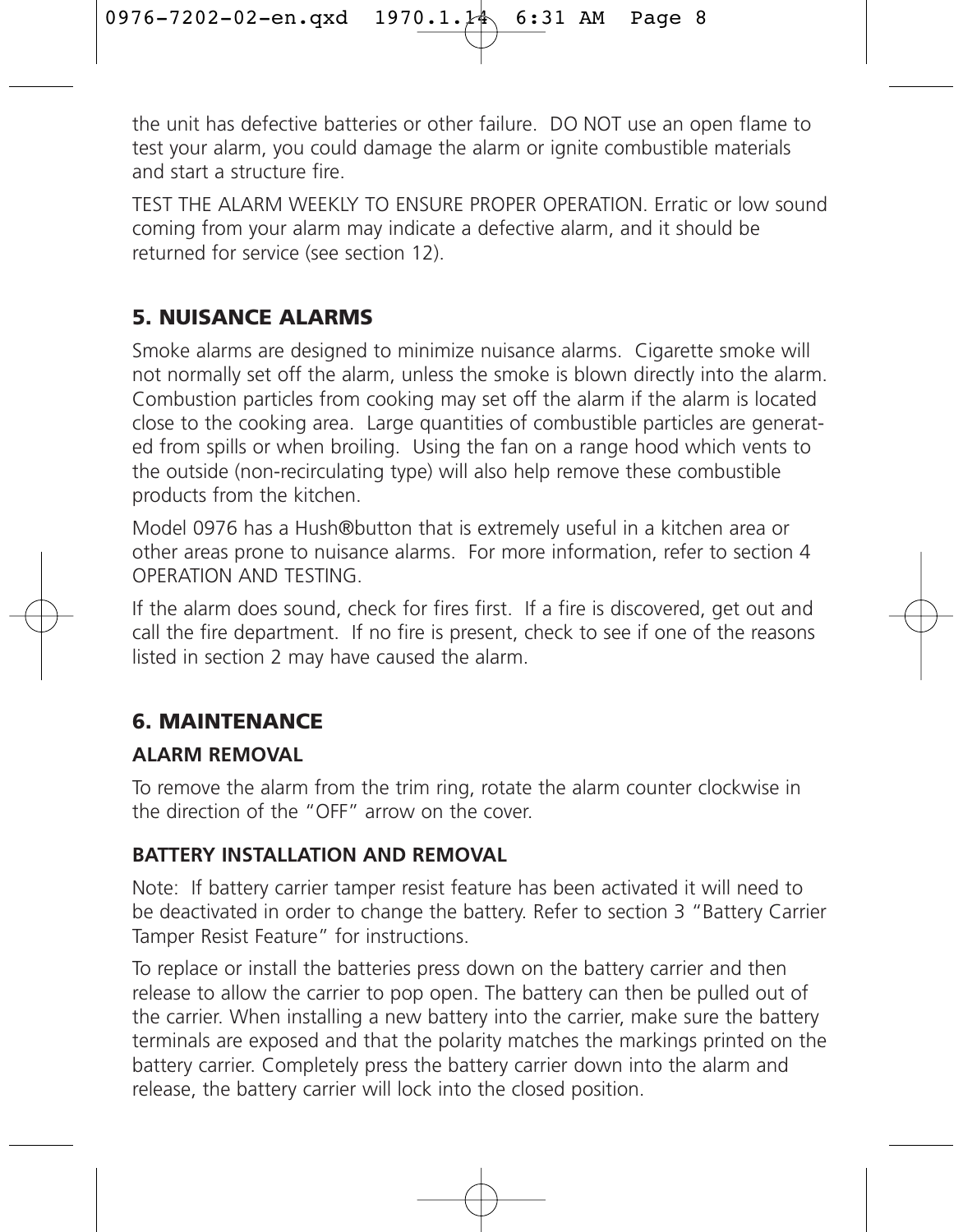A missing or improperly installed battery will prevent the battery carrier from closing and result in improper alarm operation.

This smoke alarm uses a 9V carbon zinc battery (alkaline and lithium batteries may also be used). A fresh battery should last for one year under normal operating conditions.

This alarm has a low battery monitor circuit which will cause the alarm to "chirp" approximately every 30-40 seconds for a minimum of seven (7) days when the battery gets low. Replace the battery when this condition occurs.



**PRESS OPEN INSERT**

### **USE ONLY THE FOLLOWING 9 VOLT BATTERIES FOR SMOKE ALARM REPLACEMENT.**

(These batteries are available at many local retail stores).

**Carbon-zinc type:** EVEREADY 216 OR 1222; GOLD PEAK 1604P OR 1604S **Alkaline type:** ENERGIZER 522; DURACELL MN1604 OR MX1604; GOLD PEAK 1604A PANASONIC 6AM6, 6AM-6, 6AM-6PI, 6AM6X, AND 6LR61 (GA)

**Lithium type:** ULTRALIFE U9VL-J

**NOTE: WEEKLY TESTING IS REQUIRED!**

**NOTE: IF AFTER BATTERY REPLACEMENT THE ALARM CONTINUES TO CHIRP, PUSH THE TEST BUTTON. THE HUSH® FEATURE MAY HAVE BEEN ACTIVATED ACCIDENTLY WHILE CHANGING THE BATTERY AND PUSHING THE TEST BUTTON WILL END THE HUSH® CYCLE.**

**WARNING! BE SURE TO FOLLOW BATTERY INSTALLATION INSTRUCTIONS PRINTED ON THE BACK OF THE ALARM AND USE ONLY THE BATTERIES SPECIFIED. USE OF DIFFERENT BATTERIES MAY HAVE A DETRIMENTAL EFFECT ON THE SMOKE ALARM.**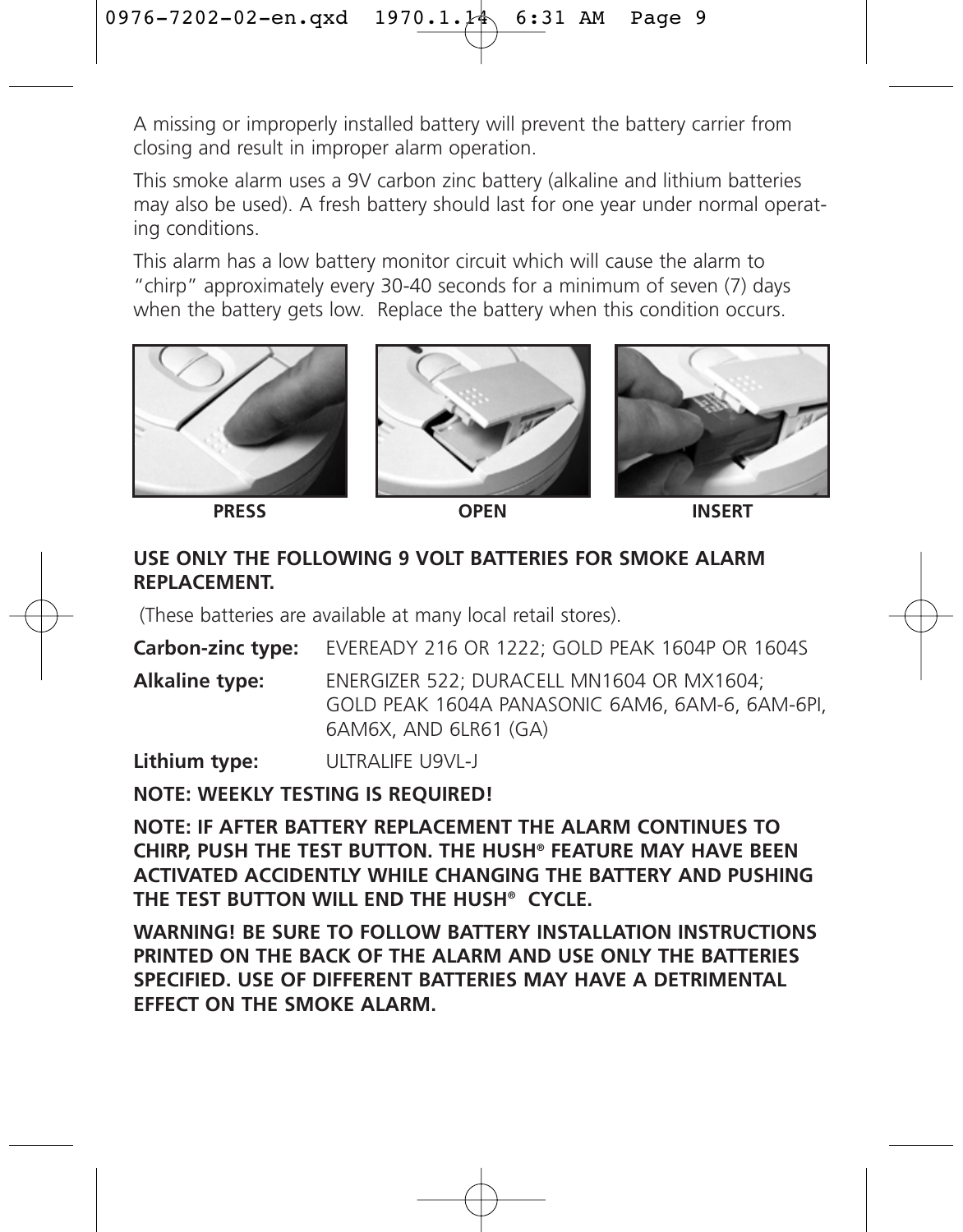### **CLEANING YOUR ALARM**

### **YOUR ALARM SHOULD BE CLEANED AT LEAST ONCE A YEAR**

To clean your alarm, remove it from the mounting bracket as outlined in the beginning of this section. You can clean the interior of your alarm (sensing chamber) by using compressed air or a vacuum cleaner hose and blowing or vacuuming through the openings around the perimeter of the alarm. The outside of the alarm can be wiped with a damp cloth. After cleaning, reinstall your alarm and test your alarm by using the test button. If cleaning does not restore the alarm to normal operation the alarm should be replaced.

### **7. LIMITATIONS OF SMOKE ALARMS**

### **WARNING: PLEASE READ CAREFULLY AND THOROUGHLY**

- NFPA 72 states: Life safety from fire in residential occupancies is based primarily on early notification to occupants of the need to escape, followed by the appropriate egress actions by those occupants. Fire warning systems for dwelling units are capable of protecting about half of the occupants in potentially fatal fires. Victims are often intimate with the fire, too old or young, or physically or mentally impaired such that they cannot escape even when warned early enough that escape should be possible. For these people, other strategies such as protection-in-place or assisted escape or rescue are necessary.
- Smoke alarms are devices that can provide early warning of possible fires at a reasonable cost; however, alarms have sensing limitations. Ionization sensing alarms may detect invisible fire particles (associated with fast flaming fires) sooner than photoelectric alarms. Photoelectric sensing alarms may detect visible fire particles (associated with slow smoldering fires) sooner than ionization alarms. Home fires develop in different ways and are often unpredictable. For maximum protection, Kidde recommends that both Ionization and Photoelectric alarms be installed.
- A battery powered alarm must have a battery of the specified type, in good condition and installed properly.
- AC powered alarms (without battery backup) will not operate if the AC power has been cut off, such as by an electrical fire or an open fuse.
- Smoke alarms must be tested regularly to make sure the batteries and the alarm circuits are in good operating condition.
- Smoke alarms cannot provide an alarm if smoke does not reach the alarm. Therefore, smoke alarms may not sense fires starting in chimneys, walls, on roofs, on the other side of a closed door or on a different floor.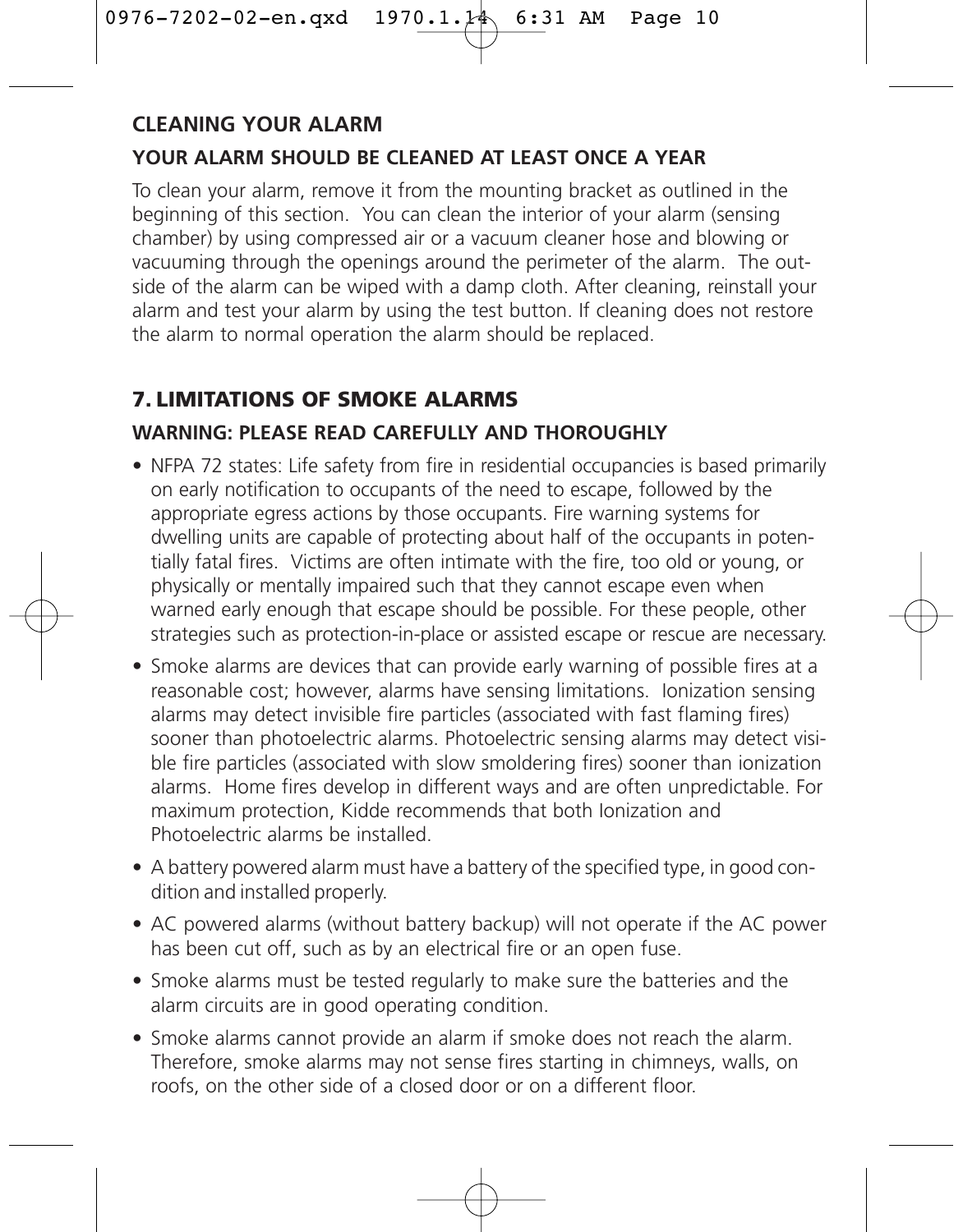- If the alarm is located outside the bedroom or on a different floor, it may not wake up a sound sleeper.
- The use of alcohol or drugs may also impair one's ability to hear the smoke alarm. For maximum protection, a smoke alarm should be installed in each sleeping area on every level of a home.
- Although smoke alarms can help save lives by providing an early warning of a fire, they are not a substitute for an insurance policy. Home owners and renters should have adequate insurance to protect their lives and property.

### **8. GOOD SAFETY HABITS**

### **DEVELOP AND PRACTICE A PLAN OF ESCAPE**

- Install and maintain fire extinguishers on every level of the home and in the kitchen, basement and garage. Know how to use a fire extinguisher prior to an emergency.
- Make a floor plan indicating all doors and windows and at least two (2) escape routes from each room. Second story windows may need a rope or chain ladder.
- Have a family meeting and discuss your escape plan, showing everyone what to do in case of fire.
- Determine a place outside your home where you all can meet if a fire occurs.
- Familiarize everyone with the sound of the smoke alarm and train them to leave your home when they hear it.
- Practice a fire drill at least every six months, including fire drills at night. Ensure that small children hear the alarm and wake when it sounds. They must wake up in order to execute the escape plan. Practice allows all occupants to test your plan before an emergency. You may not be able to reach your children. It is important they know what to do.
- Current studies have shown smoke alarms may not awaken all sleeping individuals, and that it is the responsibility of individuals in the household that are capable of assisting others to provide assistance to those who may not be awakened by the alarm sound, or to those who may be incapable of safely evacuating the area unassisted.

### **WHAT TO DO WHEN THE ALARM SOUNDS**

- Alert small children in the home.
- Leave immediately by your escape plan. Every second counts, so don't waste time getting dressed or picking up valuables.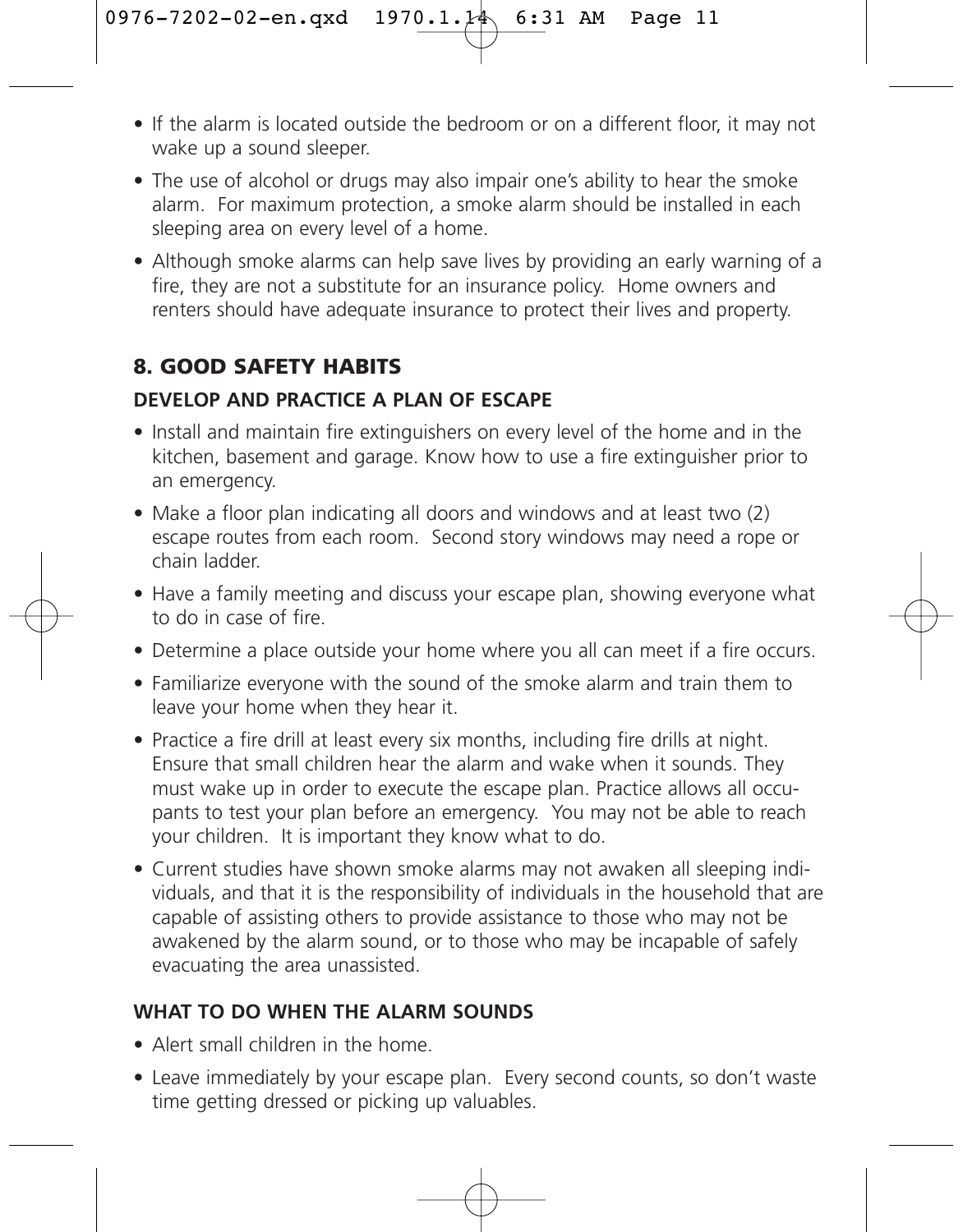- In leaving, don't open any inside door without first feeling its surface. If hot, or if you see smoke seeping through cracks, don't open that door! Instead, use your alternate exit. If the inside of the door is cool, place your shoulder against it, open it slightly and be ready to slam it shut if heat and smoke rush in.
- Stay close to the floor if the air is smoky. Breathe shallowly through a cloth wet if possible.
- Once outside, go to your selected meeting place and make sure everyone is there.
- Call the fire department from your neighbor's home not from yours!
- Don't return to your home until the fire officials say that it is all right to do so.

There are situations where a smoke alarm may not be effective to protect against fire as stated in the NFPA Standard 72. For instance:

- a) smoking in bed
- b) leaving children home alone
- c) cleaning with flammable liquids, such as gasoline

### **9. NRC INFORMATION**

Ionization type smoke alarms use a very small amount of a radioactive element in the sensing chamber to enable detection of visible and invisible combustion products. The radioactive element is safely contained in the chamber and requires no adjustments or maintenance. This smoke alarm meets or exceeds all government standards. It is manufactured and distributed under license from the U.S. Nuclear Regulatory Commission.

### **10. NFPA REQUIRED PROTECTION**

The National Fire Protection Association's Standard 72 provides the following information:

Smoke Detection. Where required by applicable laws, codes, or standards for the specified occupancy, approved single- and multiple-station smoke alarms shall be installed as follows: (1) In all sleeping rooms Exception: Smoke alarms shall not be required in sleeping rooms in existing one- and two-family dwelling units. (2) Outside of each separate sleeping area, in immediate vicinity of the sleeping rooms. (3) On each level of the dwelling unit, including basements Exception: In existing one- and two-family dwelling units, approved smoke alarms powered by batteries are permitted.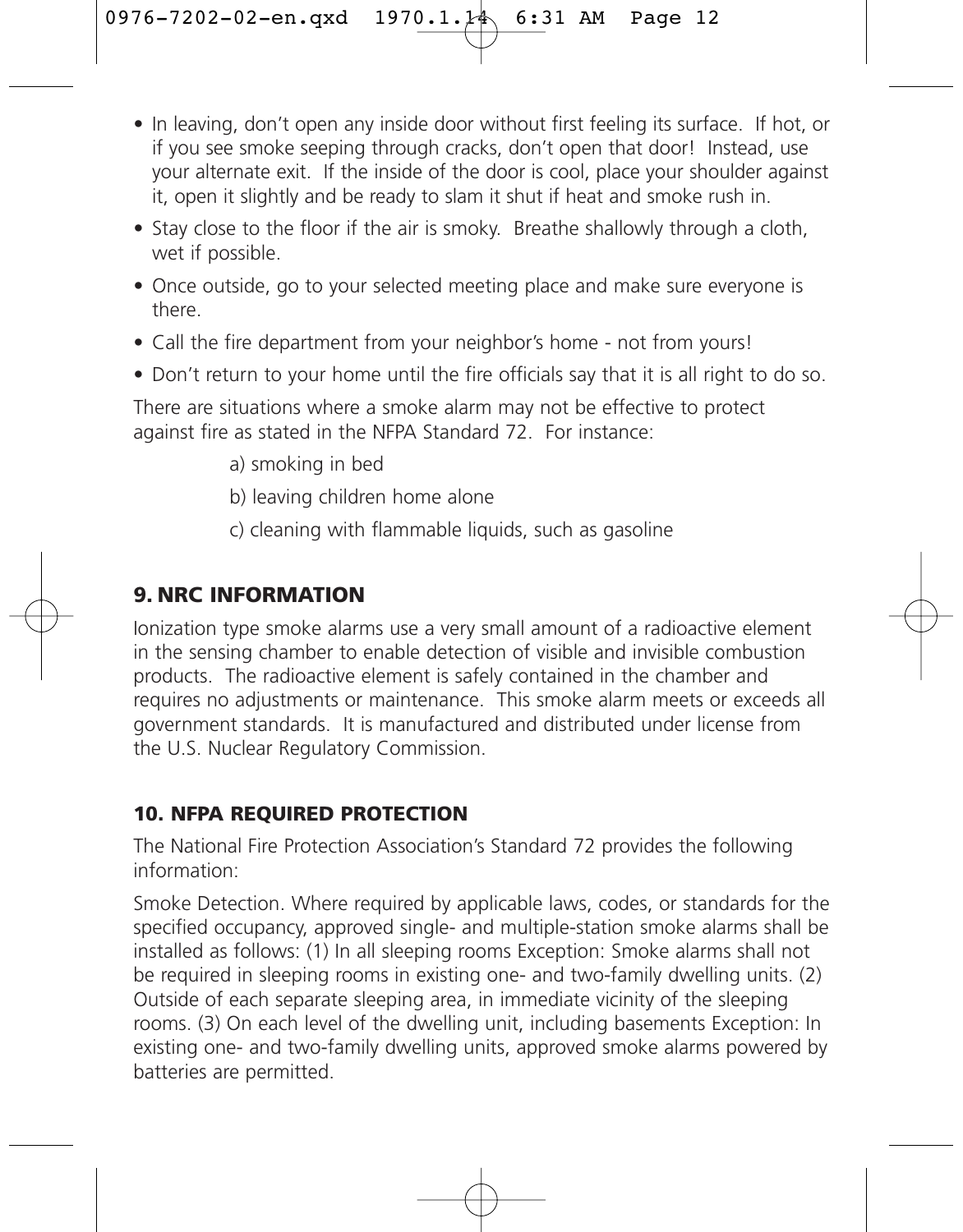Smoke Detection - Are More Smoke Alarms Desirable? The required number of smoke alarms might not provide reliable early warning protection for those areas separated by a door from the areas protected by the required smoke alarms. For this reason, it is recommended that the householder consider the use of additional smoke alarms for those areas for increased protection. The additional areas include the basement, bedrooms, dining room, furnace room, utility room, and hallways not protected by the required smoke alarms. The installation of the smoke alarms in the kitchen, attic (finished or unfinished), or garage is normally not recommended, as these locations occasionally experience conditions that can result in improper operation.

This equipment should be installed in accordance with the National Fire Protection Association's Standard 72 (NFPA, Batterymarch Park, Quincy, MA 02269).

NOTIFY YOUR LOCAL FIRE DEPARTMENT AND INSURANCE COMPANY OF YOUR SMOKE ALARM INSTALLATION.

### **11. CAUTION (AS REQUIRED BY THE CALIFORNIA STATE FIRE MARSHAL)**

"Early warning fire detection is best achieved by the installation of fire detection equipment in all rooms and areas of the household as follows. A smoke alarm installed in each separate sleeping area (in the vicinity of, but outside of the bedrooms), and heat or smoke detectors in the living rooms, dining rooms, bedrooms, kitchens, hallways, attics, furnace rooms, closets, utility and storage rooms, basements and attached garages".

### **12. SERVICE AND WARRANTY**

If after reviewing this manual you feel that your smoke alarm is defective in any way, do not tamper with the unit. Return it for servicing to: KIDDE, 1016 Corporate Park Dr., Mebane, NC 27302. 1-800-880-6788 (See Warranty for inwarranty returns).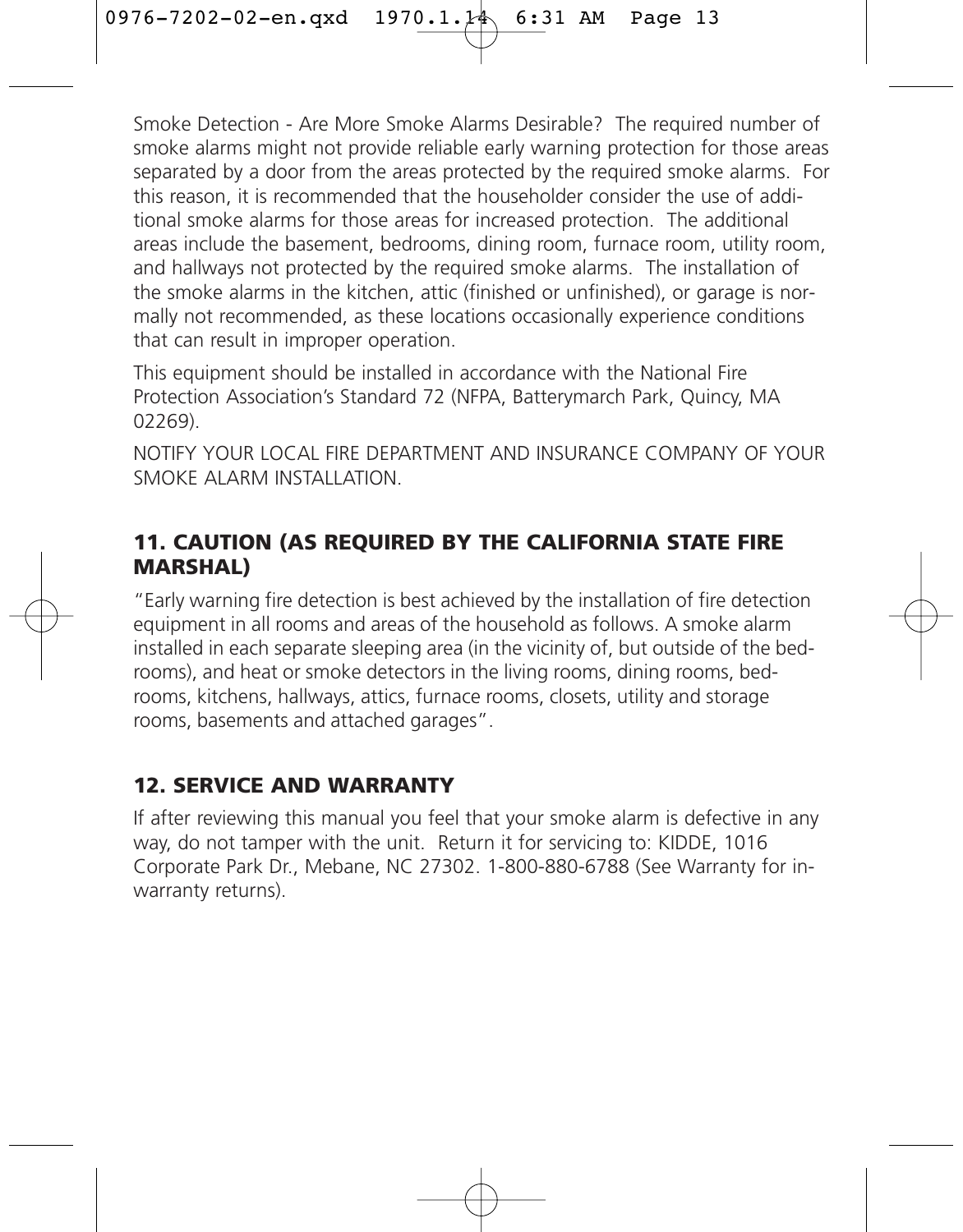### **FIVE YEAR LIMITED WARRANTY**

KIDDE warrants to the original purchaser that the enclosed smoke alarm (but not the battery) will be free from defects in material and workmanship or design under normal use and service for a period of five years from the date of purchase. The obligation of KIDDE under this warranty is limited to repairing or replacing the smoke alarm or any part which we find to be defective in material, workmanship or design, free of charge to the customer, upon sending the smoke alarm with proof of date of purchase, postage and return postage prepaid, to Warranty Service Department, KIDDE, 1016 Corporate Park Dr., Mebane, NC 27302.

This warranty shall not apply to the smoke alarm if it has been damaged, modified, abused or altered after the date of purchase or if it fails to operate due to improper maintenance or inadequate AC or DC electrical power.

THE LIABILITY OF KIDDE OR ANY OF ITS PARENT OR SUBSIDIARY CORPORATIONS ARISING FROM THE SALE OF THIS SMOKE ALARM OR UNDER THE TERMS OF THIS LIMITED WARRANTY SHALL NOT IN ANY CASE EXCEED THE COST OF REPLACE-MENT OF SMOKE ALARM AND, IN NO CASE, SHALL KIDDE OR ANY OF ITS PAR-ENT OR SUBSIDIARY CORPORATIONS BE LIABLE FOR CONSEQUENTIAL LOSS OR DAMAGES RESULTING FROM THE FAILURE OF THE SMOKE ALARM OR FOR BREACH OF THIS OR ANY OTHER WARRANTY, EXPRESS OR IMPLIED, EVEN IF THE LOSS OR DAMAGE IS CAUSED BY THE COMPANY'S NEGLIGENCE OR FAULT.

Since some states do not allow limitations on the duration of an implied warranty or do not allow the exclusion or limitation of incidental or consequential damages, the above limitations or exclusions may not apply to you. While this warranty gives you specific legal rights, you may also have other rights which vary from state to state.

Also, KIDDE makes no warranty, express or implied, written or oral, including that of merchantability or fitness for any particular purpose, with respect to the battery.

The above warranty may not be altered except in writing signed by both parties hereto.

> *QUESTIONS OR FOR MORE INFORMATION* Call our Consumer Hotline at **1-800-880-6788** or contact us at our website at **www.kidde.com**



Kidde 1016 Corporate Park Drive, Mebane, NC 27302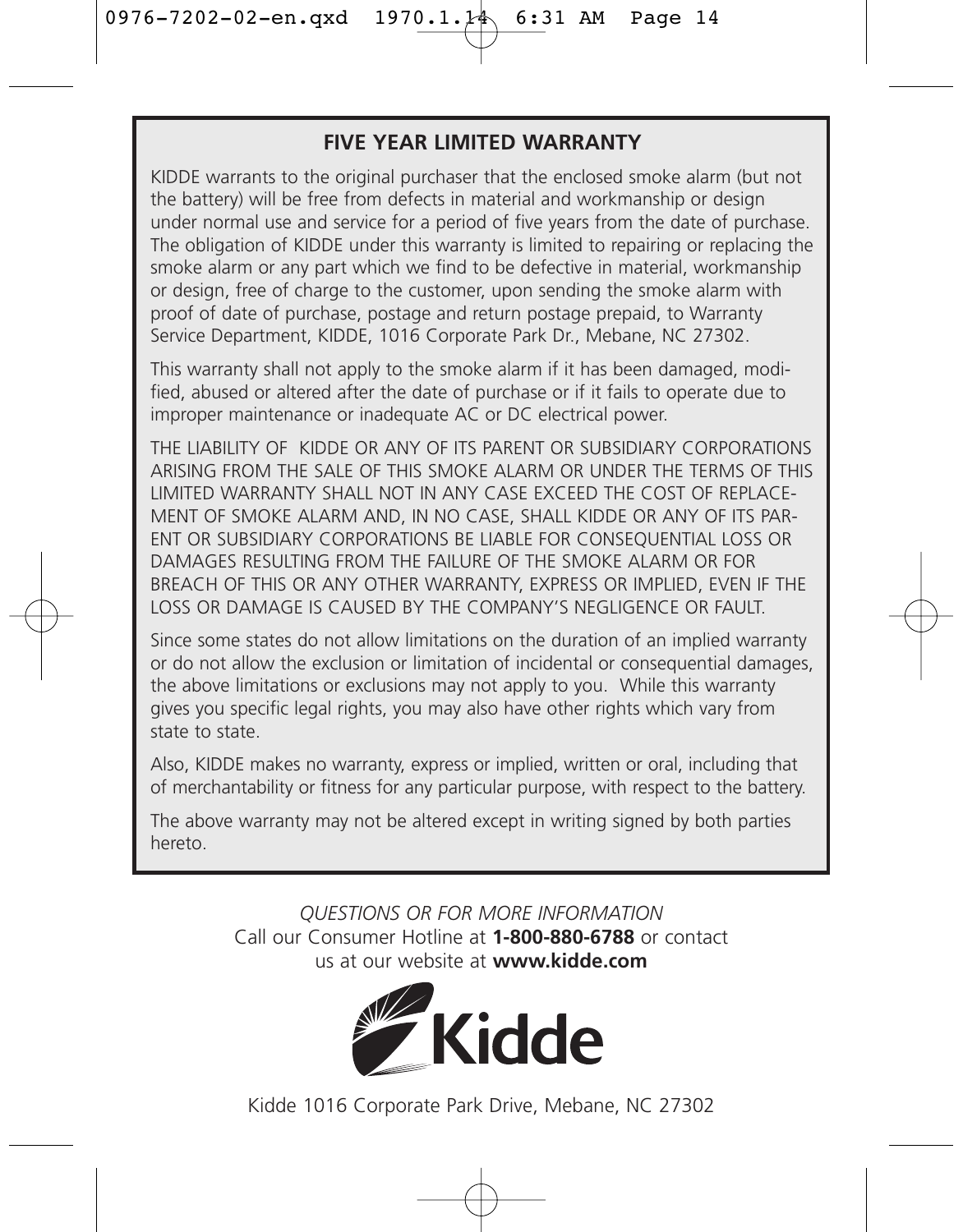# **Para el modelo: 0976**

# **Guía del usuario de alarmas contra humo**





Alarma contra humo a batería de 9 voltios de carga delantera con control **HUSH®**, que permite silenciar temporalmente alarmas molestas.

Gracias por comprar esta alarma contra humo, ya que es parte importante del plan de seguridad de su hogar. Puede confiar en que este producto protegerá su seguridad con la más alta calidad. Sabemos que usted no espera menos cuando la vida de su familia está en juego.

*Para su comodidad, escriba la siguiente información. Si llama a nuestra línea directa para el consumidor, éstas son las primeras preguntas que se le formularán.*

*Número de modelo de la alarma contra humo (ubicado en la parte posterior de la alarma):* 

*Código de fecha (ubicado en la parte posterior de la alarma). La Asociación Nacional de Protección contra Incendios (NFPA) y el fabricante recomiendan reemplazar esta alarma diez años después del código de fecha:* 

*Fecha de compra:* 

*Lugar de compra:*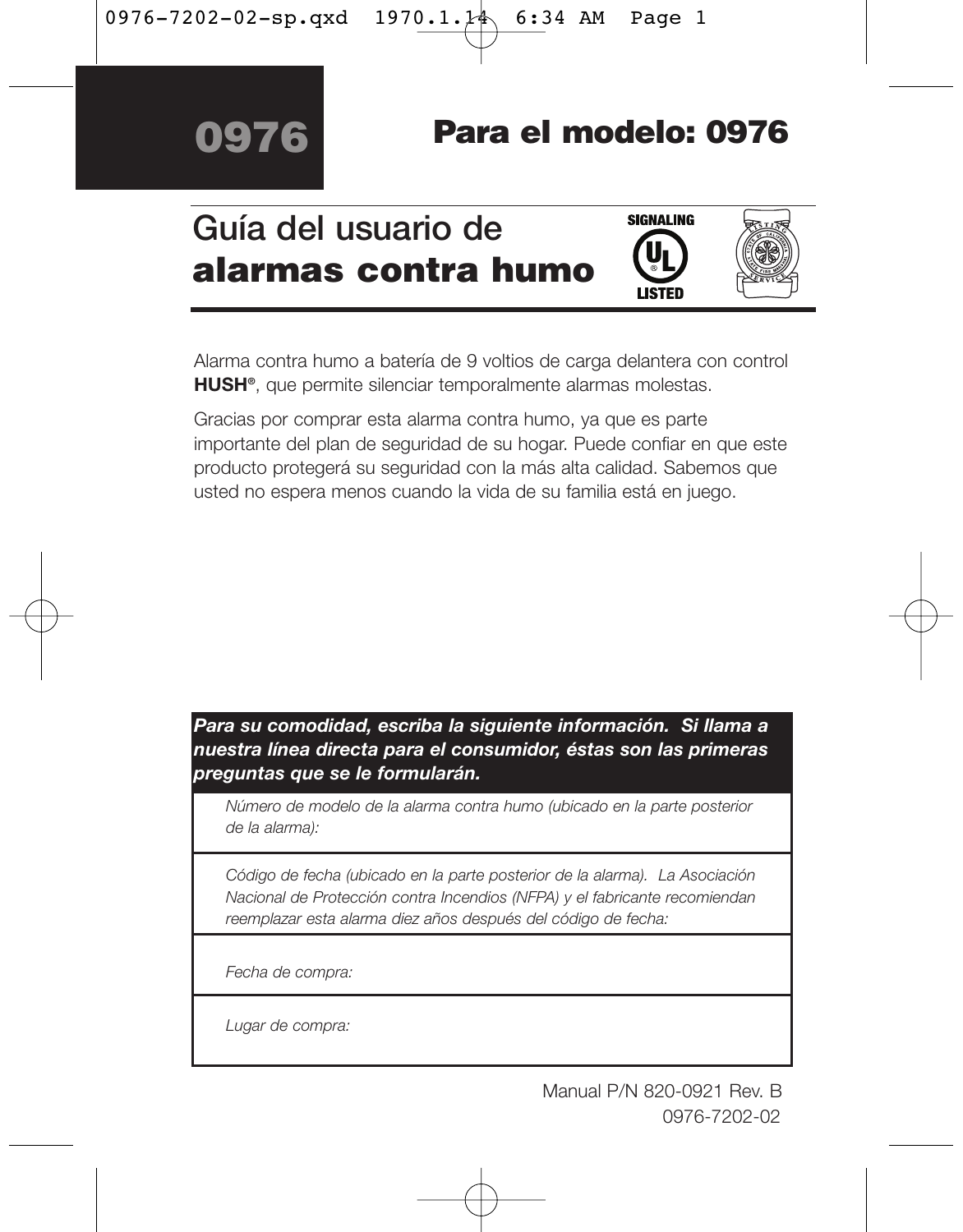Esta alarma detecta productos de combustión usando la técnica de ionización. Contiene 0,9 microcurios de americio 241, que es un material radiactivo (consulte la Sección 9). Se distribuye bajo licencia de NRC de EE.UU., Nº 32-23858-01E. Fabricada en conformidad con los criterios de seguridad de NRC de los EE.UU. en 10 CFR 32.27. El comprador está exento de todo requisito reglamentario. No intente reparar usted mismo la alarma contra humo. Consulte las instrucciones en la Sección 12 para obtener información sobre servicio. Las alarmas de detección de ionización pueden detectar partículas de humo invisibles (asociadas a incendios de expansión rápida) más rápido que las alarmas fotoeléctricas. Las alarmas de detección fotoeléctricas, por otro lado, pueden detectar partículas de humo visibles (asociadas a incendios de expansión lenta) más rápido que las alarmas de ionización. Los incendios en las casas se pueden producir de diferentes formas y, con frecuencia, son impredecibles. Kidde recomienda que, para brindar una máxima protección, se instalen alarmas de ionización y fotoeléctricas.

### **¡ADVERTENCIA! LA PUERTA DEL COMPARTIMIENTO DE LA BATERÍA NO SE CERRARÁ SI LA BATERÍA NO SE ENCUENTRA ADENTRO. EL RETIRO DE LA BATERÍA HARÁ QUE LA ALARMA CONTRA HUMO NO FUNCIONE.**

**¡IMPORTANTE! LEA TODAS LAS INSTRUCCIONES ANTES DE LA INSTALACIÓN Y MANTENGA ESTE MANUAL CERCA DE LA ALARMA PARA CONSULTARLO EN EL FUTURO.**

### **CONTENIDO DE ESTE MANUAL**

- 1 UBICACIONES RECOMENDADAS PARA LAS ALARMAS CONTRA HUMO
- 2 UBICACIONES QUE ES NECESARIO EVITAR
- 3 INSTRUCCIONES DE INSTALACIÓN
- 4 FUNCIONAMIENTO Y PRUEBA
- 5 ALARMAS MOLESTAS
- 6 MANTENIMIENTO
- 7 LIMITACIONES DE LAS ALARMAS CONTRA HUMO
- 8 BUENAS PRÁCTICAS DE SEGURIDAD
- 9 INFORMACIÓN DE NRC
- 10 NORMA 72 DE PROTECCIÓN DE NFPA
- 11 INFORMACIÓN REQUERIDA POR EL JEFE DE BOMBEROS DEL ESTADO DE CALIFORNIA
- 12 SERVICIO Y GARANTÍA

## **1. UBICACIONES RECOMENDADAS PARA LAS ALARMAS**

- Ubique la primera alarma en el área inmediata a los dormitorios. Supervise la salida de emergencia, ya que los dormitorios generalmente están más lejos de la salida. Si existe más de un área de dormitorios, ubique alarmas adicionales en cada una de estas áreas.
- Ubique alarmas adicionales para supervisar cada escalera, puesto que éstas actúan como chimeneas para el humo y el calor.
- Ubique como mínimo una alarma en cada piso.
- Ubique una alarma en cada dormitorio.
- Ubique una alarma en cada habitación en que funcionen aparatos eléctricos (es decir, calefactores o humidificadores portátiles).
- Ubique una alarma en cada habitación donde alguien duerma con la puerta cerrada, ya que ésta podría impedir que la alarma que se encuentra fuera de esa pieza despierte a la persona que duerme.
- El humo, el calor y los productos de combustión suben al cielo raso y se propagan horizontalmente. La instalación de la alarma contra humo en el cielo raso al centro de la habitación permite detectar el humo desde todos los puntos de ella. En construcciones de viviendas comunes, es preferible la instalación en cielo raso.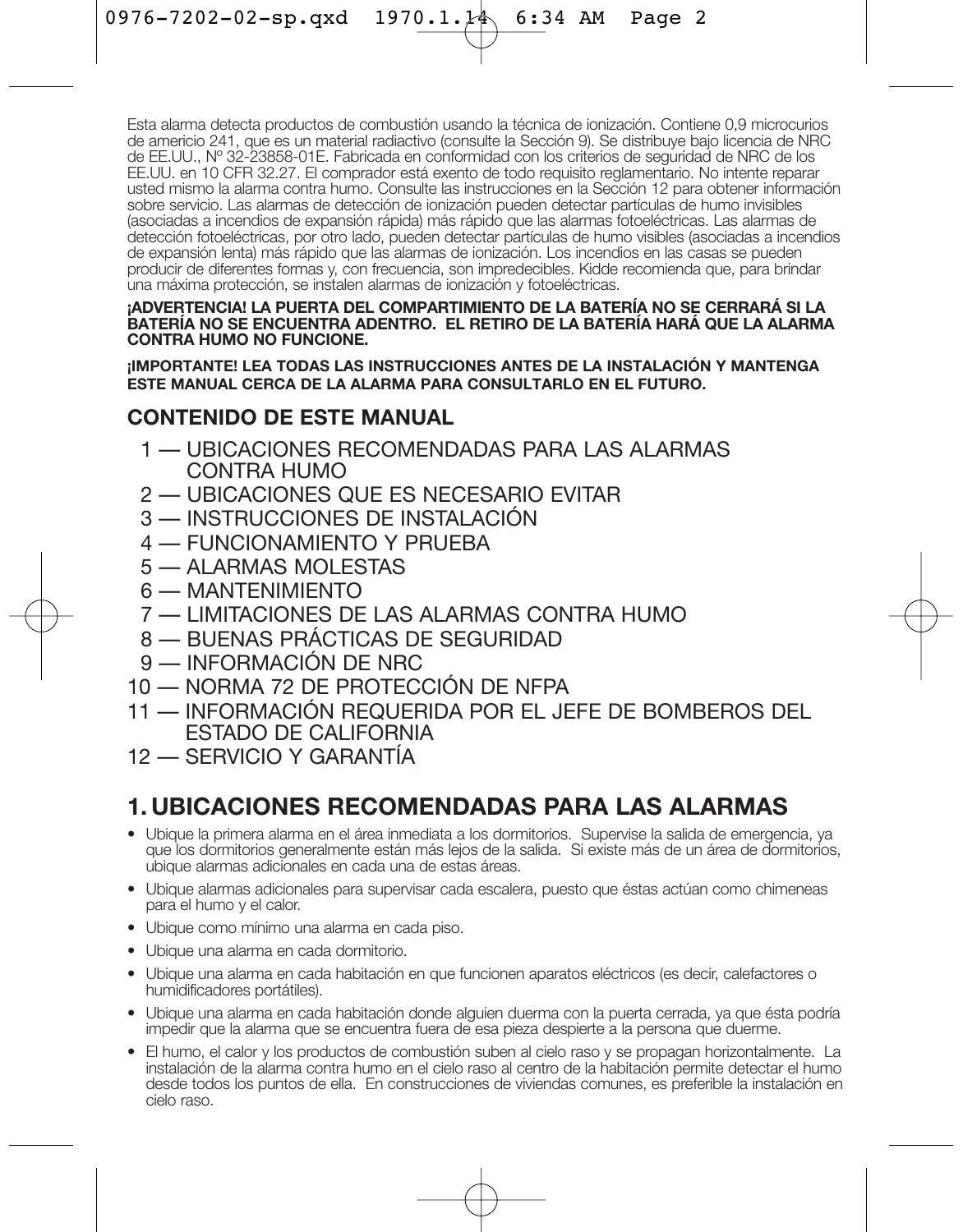- Para la instalación de alarmas en casas rodantes, seleccione cuidadosamente los lugares de instalación para evitar que se formen barreras térmicas en el cielo raso. Para obtener más detalles, consulte INSTALACIÓN EN CASAS RODANTES a continuación.
- Al instalar una alarma en el cielo raso, colóquela a una distancia mínima de 4 pulg. (10 cm) de la pared lateral (consulte la FIGURA 1).
- Al instalar la alarma en la pared, use una pared interior con el borde superior de la alarma a un mínimo de 4 pulg. (10 cm) y un máximo de 12 pulg. (30,5 cm) bajo el cielo raso (consulte la FIGURA 1).
- Coloque las alarmas contra humo en ambos extremos de un pasillo o habitación grande, si el pasillo o la habitación tiene más de 30 pies (9,1 m) de largo.
- Instale las alarmas contra humo en cielos rasos con pendiente, a dos vertientes o catedral, a 3 pies (0,9 m) o menos del punto más alto (medido horizontalmente). La NFPA 72 señala que "las alarmas contra humo en habitaciones con cielos rasos con pendientes de más de 1 pie en 8 pies (0,3 m en 2,4 m), medido horizontalmente, se deben ubicar en el lado más alto de la habitación". La NFPA 72 señala que "los detectores en hilera deben estar separados y se deben ubicar a menos de 3 pies (0,9 m) del vértice del cielo raso medido horizontalmente" (consulte la FIGURA 3).



### **INSTALACIÓN EN CASAS RODANTES**

Las casas rodantes modernas se han diseñado y construido para lograr un uso eficiente de la energía. Instale las alarmas contra humo como se recomendó anteriormente (consulte UBICACIONES RECOMENDADAS y las FIGURAS 1 y 2).

En las casas rodantes que no están bien aisladas en comparación con las normas actuales, el calor y el frío extremos se pueden filtrar desde el exterior al interior a través de paredes y techo aislados inadecuadamente. Esto puede formar una barrera térmica que impida que el humo llegue a una alarma instalada en el cielo raso. En ese tipo de instalaciones, instale la alarma contra humo en una pared interna con el extremo superior de la alarma a un mínimo de 4 pulg. (10 cm) y a un máximo de 12 pulg. (30,5 cm) bajo el cielo raso (consulte la FIGURA 1).

Si no está seguro de cuál es el aislamiento de su casa rodante, o si observa que las paredes externas y el cielo raso están calientes o fríos, instale la alarma en una pared interna. Para brindar una protección mínima, instale al menos una alarma cerca de los dormitorios. Para obtener protección adicional, consulte PLANO DE UN SÓLO PISO en la FIGURA 2.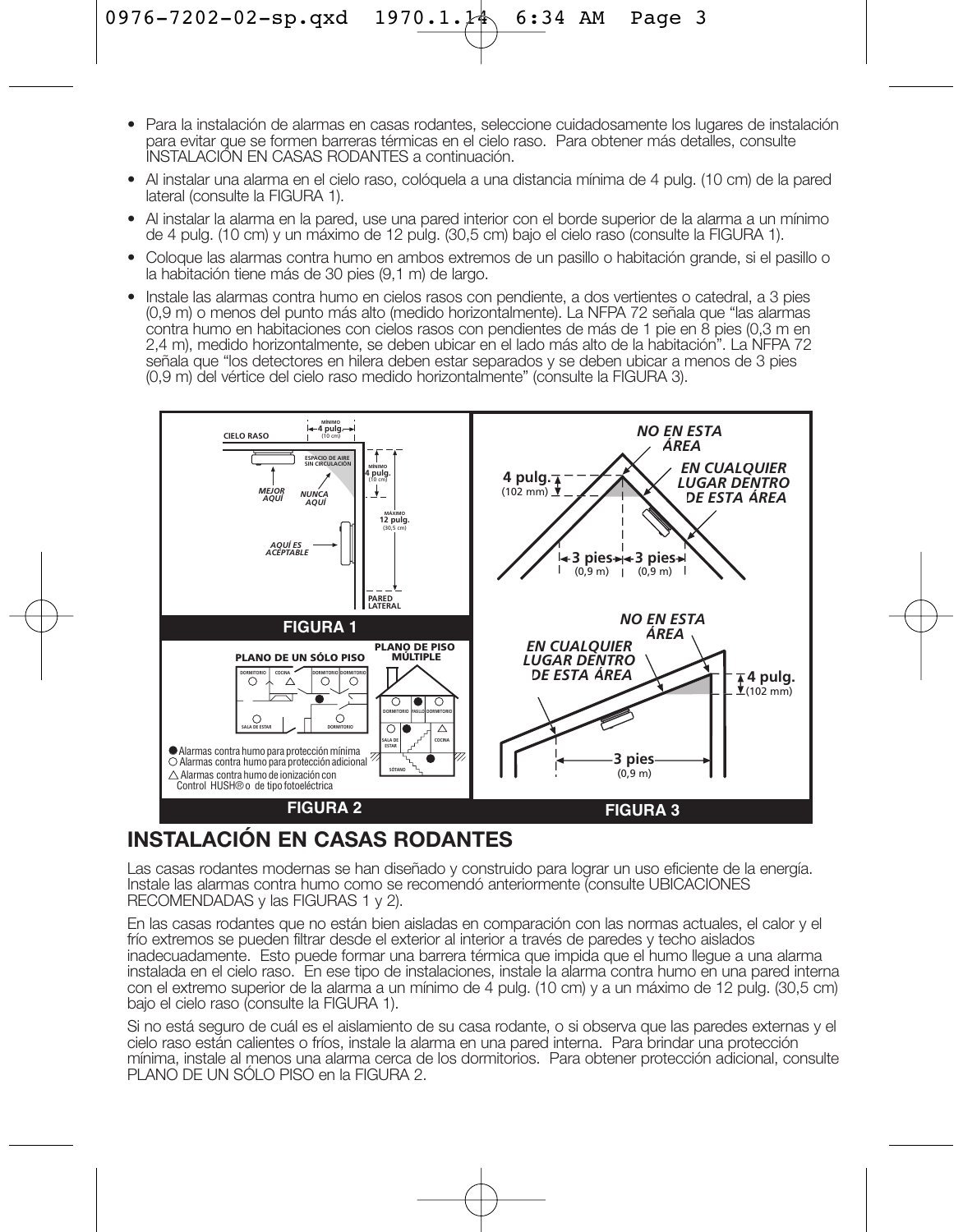**ADVERTENCIA: PRUEBE EL FUNCIONAMIENTO DE LA ALARMA DESPUÉS DE QUE SU VEHÍCULO DE RECREACIÓN O CASA RODANTE HAYA ESTADO GUARDADO, ANTES DE CADA VIAJE Y COMO MÍNIMO UNA VEZ A LA SEMANA CUANDO ESTÉ EN USO.**

## **2. UBICACIONES QUE ES NECESARIO EVITAR**

- En el garaje, ya que se generan productos de la combustión al hacer partir el automóvil.
- A menos de 4 pulg. (10 cm) del vértice de un cielo raso tipo "A".
- En un área donde la temperatura pueda descender a menos de 40º F o aumentar sobre 100º F, como garajes y áticos no terminados.
- En áreas con polvo, ya que las partículas de polvo pueden causar alarmas molestas o hacer que las alarmas fallen.
- En áreas muy húmedas, ya que la humedad o el vaho puede producir alarmas molestas.
- En áreas infestadas de insectos.
- Las alarmas contra humo no se deben instalar a una distancia menor que 3 pies (0,9 m) de los siguientes elementos: la puerta de una cocina, la puerta de un baño que tenga una tina o una ducha, ductos de aire a presión que se utilicen para calentar o enfriar, ventiladores de techo o en toda la casa, u otras áreas de corrientes de aire.
- En cocinas, ya que la actividad normal de cocinar puede producir alarmas molestas. Si desea instalar una alarma en la cocina, ésta debe contar con una función silenciadora de alarma o ser del tipo fotoeléctrico.
- Cerca de luces fluorescentes, ya que el "ruido" electrónico puede producir alarmas molestas.
- Las alarmas contra humo no se deben usar con rejillas de protección para los detectores, a menos que se haya evaluado la combinación (alarma y rejilla de protección) y se encuentre adecuada para ese propósito.

## **3. INSTRUCCIONES DE INSTALACIÓN**.

### **INSTRUCCIONES DE MONTAJE**

### **PRECAUCIÓN: ESTA UNIDAD ESTÁ SELLADA. ¡NO SE PUEDE RETIRAR LA CUBIERTA!**

**PRECAUCIÓN: CUANDO SE MONTE EN UNA PARED: ¡LA UNIDAD SE DEBE MONTAR DE MANERA QUE LA CAJA DE LA BATERÍA QUEDE MIRANDO HACIA ABAJO! (CONSULTE LA FIGURA 4). LA ORIENTACIÓN INCORRECTA DE LAS ALARMAS CONTRA HUMO QUE SE INSTALEN EN LA PARED DISMINUIRÁ SU EFECTIVIDAD DE FUNCIONAMIENTO.**

1. Retire la placa de montaje de la parte posterior de la alarma sosteniendo la placa de montaje y girando en la dirección que indica la flecha "OFF" en la cubierta de la alarma.



2. Después de seleccionar la ubicación adecuada para la alarma contra

humo, como se describe en la Sección 1, conecte la placa de montaje como se muestra en la Figura 5. Use los tornillos y anclajes que se proporcionan para fijar la placa de montaje en su lugar (use una broca de 3/16 de pulg. para hacer los orificios para los anclajes). Para asegurarse de que la alarma esté alineada de manera estética con el pasillo o la pared, la línea "A" del soporte de montaje debe estar paralela al pasillo cuando se instala en el cielo raso, u horizontal cuando se instala en la pared.

Al montar la alarma en un pasillo, la línea "A" debe estar paralela al pasillo.



**FIGURA 5** Al montar la alarma en la pared, la línea "A" debe estar horizontal.



Marcas de alineación

**Retirar** 

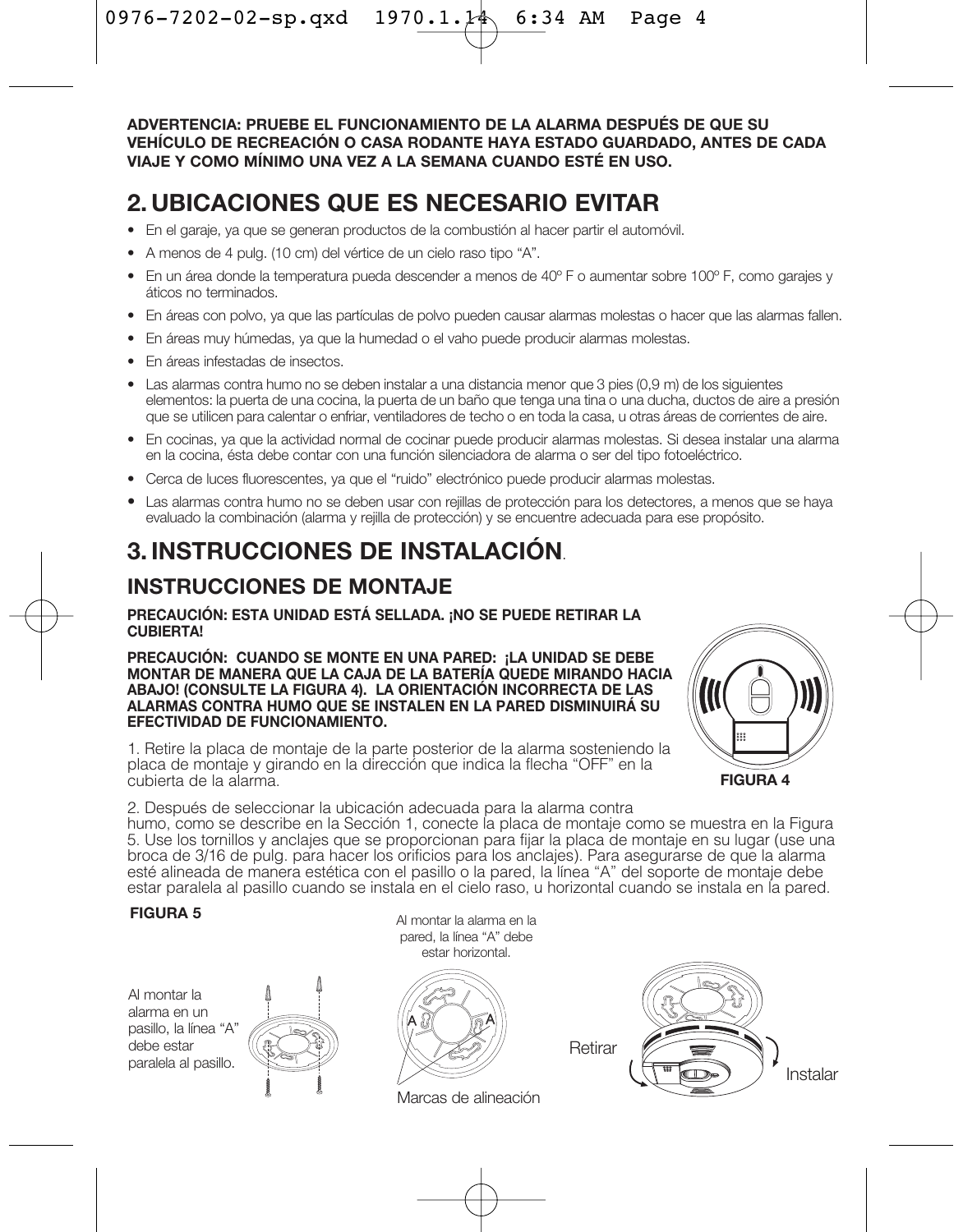3. Asegúrese de que los tornillos de montaje se ubiquen en los extremos pequeños de los orificios de agarre antes de apretar los tornillos.

4. Instale la alarma en la placa de montaje y gire la alarma en la dirección que indica la flecha "ON" de la cubierta hasta que la alarma se ajuste en su lugar (esta función de ajuste permite una alineación estética). NOTA: La alarma se montará en el soporte en 4 posiciones (cada 90 grados). Al instalarla en la pared, asegúrese de que la caja de la batería esté en la parte inferior de la unidad (consulte la Figura 5).

5. Asegúrese de que la batería esté instalada de manera correcta y que el compartimiento de la misma esté completamente cerrado. Consulte la Sección 6 para obtener las instrucciones de instalación de la batería.

### **PRECAUCIÓN: EL COMPARTIMIENTO DE LA BATERÍA NO SE CERRARÁ SI LA BATERÍA NO ESTÁ INSTALADA CORRECTAMENTE. EL RETIRO DE LA BATERÍA HARÁ QUE LA ALARMA NO FUNCIONE.**

6. Pruebe la unidad para asegurarse de que funciona de la manera adecuada presionando el botón probar durante un mínimo de 5 minutos.

### **PRECAUCIÓN: Debido a la intensidad acústica (85 decibeles) de la alarma, permanezca siempre a un brazo de distancia de la unidad en el momento de realizar la prueba.**

### **Característica de protección contra la manipulación indebida**

### **Característica de protección contra la manipulación indebida del portaacumulador**

Esta alarma posee una característica de protección contra la manipulación indebida del portaacumulador, que evita que éste se abra. Esta característica ayuda a impedir que se saque la batería de este dispositivo (lo que hará que no funcione).

Para activar la característica de protección contra la manipulación indebida del portaacumulador, retire la unidad de la placa de ajuste y ubique el pequeño corte en el medio de la etiqueta del producto en la parte posterior de la unidad. Con un destornillador pequeño o con una herramienta similar, deslice el interruptor hacia la parte superior de la etiqueta (consulte la Figura 6). Ahora, la característica de protección contra la manipulación indebida está activa y el portaacumulador no se puede abrir hasta que se desactive esta función.

NOTA: Antes de activar la característica de protección contra la manipulación indebida del portaacumulador, asegúrese de que se instale en la unidad una batería nueva y que el portaacumulador esté cerrado de forma adecuada. Si está activada la característica de



**FIGURA 6**

protección contra la manipulación indebida del portaacumulador mientras este último está abierto, entonces el portaacumulador no se podrá cerrar y la unidad no funcionará.

Para desactivar la característica de protección contra la manipulación indebida del portaacumulador y poder cambiar la batería de la alarma contra humo, retire la unidad de la placa de montaje y busque el pequeño corte en el medio de la etiqueta del producto. Con un destornillador pequeño o con una herramienta similar, deslice el interruptor hacia la parte inferior de la etiqueta. Ahora, el portaacumulador estará abierto y se podrá realizar el cambio de batería.

## **4. FUNCIONAMIENTO Y PRUEBA**

FUNCIONAMIENTO: La alarma contra humo empieza a funcionar una vez que se instalan baterías de repuesto y se completa la prueba. Cuando la cámara de ionización de la alarma contra humo detecta productos de combustión, la bocina hará sonar una potente (85 db) alarma temporal hasta que en la cámara de detección ya no haya partículas de humo.

CONTROL **Hush®**: La función **Hush®** tiene la capacidad de insensibilizar el circuito de la alarma durante aproximadamente 7 minutos. Esta función sólo se debe usar cuando una condición de alarma conocida, como humo proveniente de la cocina, activa la alarma. La alarma contra humo se insensibiliza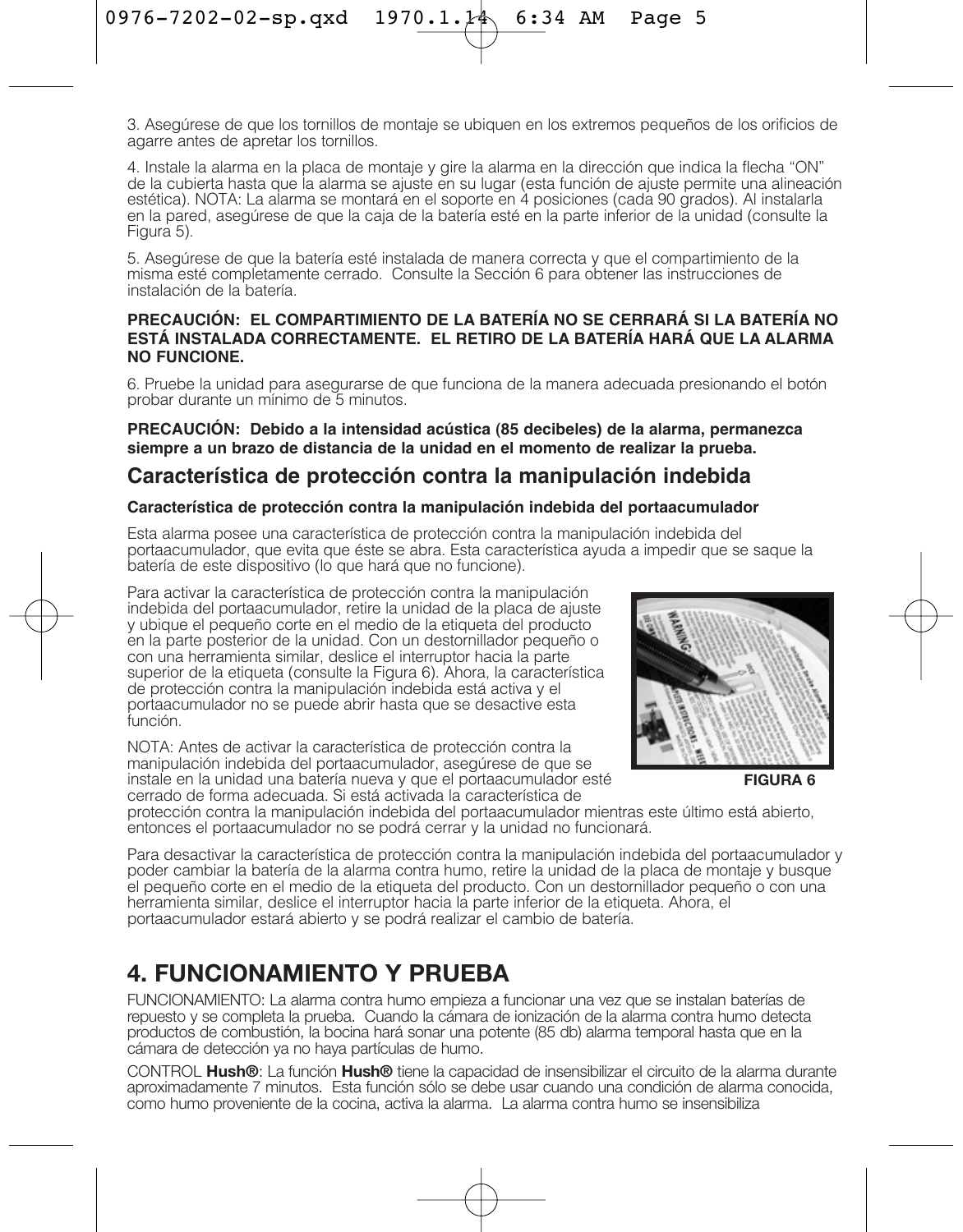presionando el botón **Hush®** que se encuentra en la cubierta de la alarma. Si el humo no es demasiado denso, la alarma se silenciará inmediatamente y "chirriará" cada 30 a 40 segundos durante aproximadamente 7 minutos. Esto indica que la alarma está en una condición de insensibilidad. La alarma contra humo se restablecerá automáticamente después de aproximadamente 7 minutos y sonará si aún hay partículas de combustión. La función **Hush®** se puede usar repetidamente hasta que haya desaparecido la condición que causa la alarma. Al presionar el botón probar de la alarma, terminará el período de **Hush®**.

### **NOTA: LA PRESENCIA DE HUMO MUY DENSO ANULARÁ LA FUNCIÓN DE CONTROL DE HUSH® Y LA ALARMA SONARÁ EN FORMA CONTINUA.**

### **PRECAUCIÓN: ANTES DE USAR LA FUNCIÓN HUSH® DE LA ALARMA, IDENTIFIQUE LA FUENTE DEL HUMO Y ASEGÚRESE DE QUE LAS CONDICIONES EXISTENTES SEAN SEGURAS.**

INDICADOR LED: Esta alarma contra humo está equipada con un indicador LED rojo con dos modos de funcionamiento:

**Condición de espera** El LED rojo destellará cada 30 ó 40 segundos para indicar que la alarma contra humo está funcionando correctamente. **Condición de alarma** Cuando la alarma detecte productos de combustión y suene, el LED rojo comenzará a destellar rápidamente (un destello por segundo). El rápido destello del LED y la alarma pulsante continuará hasta que el aire esté limpio.

PRUEBA: Realice las pruebas presionando el botón probar en la cubierta y manteniéndolo presionado durante un mínimo de 5 segundos. Esto hará sonar la alarma si los circuitos electrónicos, la bocina y la batería están funcionando. Si no suena ninguna alarma, revise el fusible o el interruptor automático que suministra energía al circuito de la unidad. Si aún así la alarma no suena, significa que la unidad tiene baterías en mal estado o presenta alguna otra falla. NO use una llama abierta para probar su alarma; podría causar daños a la alarma o inflamar materiales combustibles e iniciar un incendio en la estructura.

PRUEBE LA ALARMA SEMANALMENTE PARA ASEGURARSE DE QUE ESTÉ FUNCIONANDO EN FORMA CORRECTA. Un sonido errático o bajo proveniente de su alarma puede ser un indicio de que la unidad tiene defectos, en cuyo caso debe devolverla para su reparación (consulte la Sección 12).

## **5. ALARMAS MOLESTAS**

Las alarmas contra humo están diseñadas para reducir al mínimo las alarmas molestas. El humo de cigarrillo normalmente no la activará, a menos que llegue directamente a la alarma. Las partículas por combustión provenientes de la cocina pueden activar la alarma si está ubicada demasiado cerca del área en que se cocina. Se generan grandes cantidades de partículas combustibles por derrames o al asar. El uso del ventilador de una campana de cocina que expulsa el aire hacia el exterior (que no sea de recirculación) también ayuda a eliminar estos productos combustibles de la cocina.

El Modelo 0976 tiene un botón **Hush®** que es muy útil en el área de la cocina o en otras áreas propensas a producir alarmas molestas. Para obtener más información, consulte la Sección 4, FUNCIONAMIENTO Y PRI **IFRA** 

Si la alarma suena, primero verifique si hay un incendio. Si se descubre la presencia de un incendio, salga y llame a los bomberos. Si no hay ningún incendio, revise si es posible que la alarma se haya producido por alguna de las razones que se indican en la Sección 2.

## **6. MANTENIMIENTO**

### **RETIRO DE LA ALARMA**

Para retirar la alarma del anillo de ajuste, retire la alarma girándola en el sentido de las agujas del reloj en la dirección de la flecha "OFF" de la cubierta.

### **INSTALACIÓN Y RETIRO DE BATERÍAS**

Nota: Si se ha activado la característica de protección contra la manipulación indebida del portaacumulador, deberá desactivarla para poder cambiar la batería. Para obtener instrucciones, consulte la Sección 3 "Característica de protección contra la manipulación indebida del portaacumulador". Para reemplazar o instalar las baterías, presione hacia abajo el portaacumulador y luego suelte para permitir que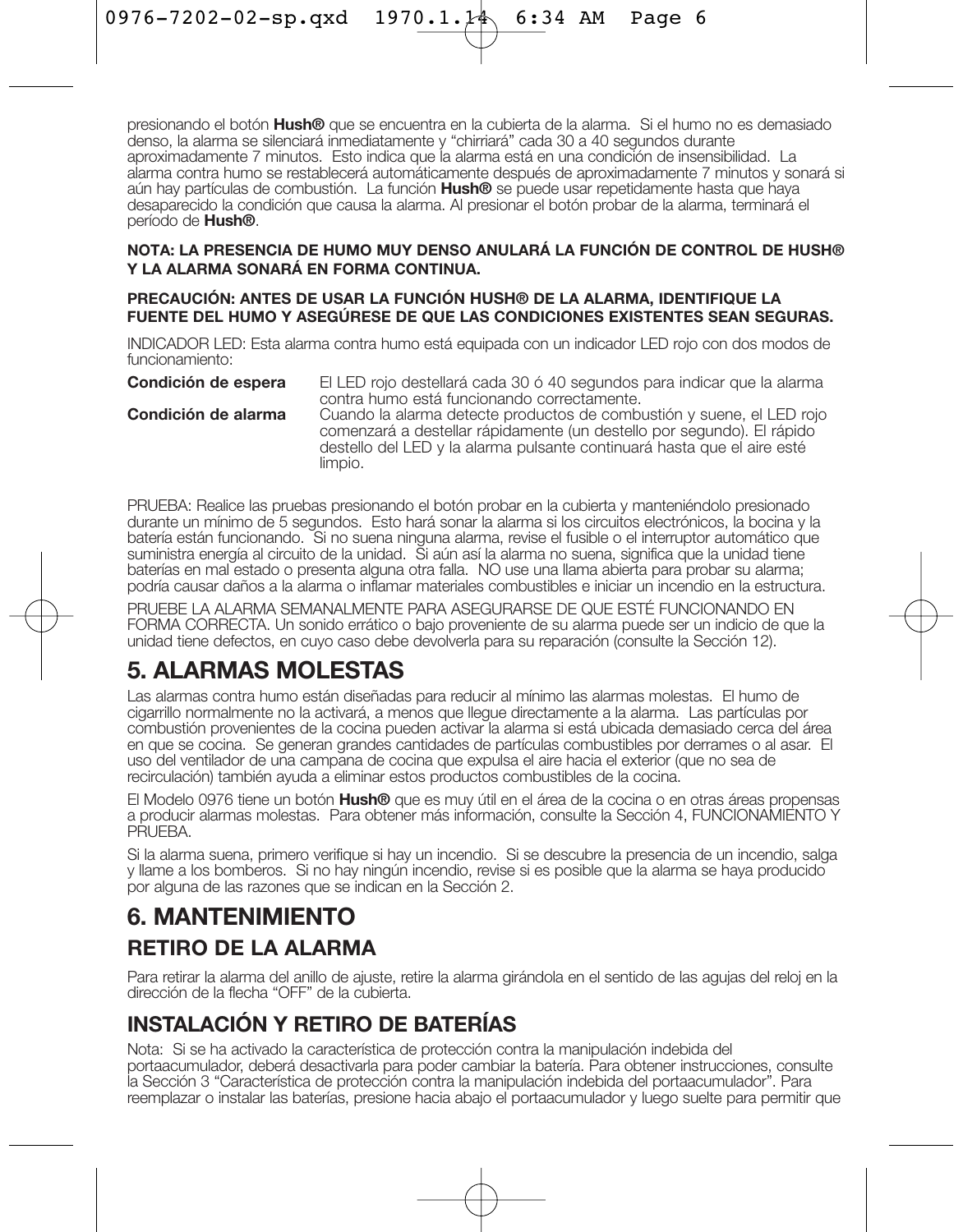éste se abra. Entonces, se puede retirar la batería del portaacumulador. Cuando se instala una nueva batería en el portaacumulador, asegúrese de que los terminales de la batería estén expuestos y que la polaridad coincida con las marcas impresas en el portaacumulador. Presione completamente el portaacumulador hacia la alarma y luego suéltelo, entonces el portaacumulador se ajustará en su posición.

El hecho de no instalar una batería o de instalar una de forma errónea, impedirá que el portaacumulador se cierre y, por lo tanto, la alarma funcionará incorrectamente.

Esta alarma contra humo usa una batería de carbón y cinc de 9 V (también se puede usar una batería de litio y alcalina). Una batería nueva debiera tener una duración de un año en condiciones de funcionamiento normales.

Esta alarma tiene un circuito de monitor de batería baja que hace que la alarma emita un "chirrido" cada 30 a 40 segundos aproximadamente, durante siete (7) días como mínimo, cuando la batería tiene poca carga. Reemplace la batería cuando se presente esta situación.



**PRESIONE ABRA INSERTE**

### **USE SÓLO LAS SIGUIENTES BATERÍAS DE 9 V PARA REEMPLAZAR LAS BATERÍAS DE LA ALARMA CONTRA HUMO.**

(Estas baterías se venden en tiendas al menudeo.)

| De carbón y cinc | EVEREADY 216 Ó 1222: GOLD PEAK 1604P Ó 1604S                                                                  |
|------------------|---------------------------------------------------------------------------------------------------------------|
| Alcalina         | EVEREADY 522: DURACELL MN1604 Ó MX1604: GOLD PEAK 1604A<br>PANASONIC 6AM6, 6AM-6, 6AM-6PI, 6AM6X Y 6LR61 (GA) |
| De litio         | ULTRALIFF U9VL-J                                                                                              |

**NOTA: ¡ES NECESARIO HACER PRUEBAS SEMANALMENTE!** 

**NOTA: SI, DESPUÉS DE REEMPLAZAR LA BATERÍA, LA ALARMA CONTINÚA CHIRRIANDO, PRESIONE EL BOTÓN PROBAR. ES PROBABLE QUE LA FUNCIÓN HUSH® SE HAYA ACTIVADO DE FORMA ACCIDENTAL MIENTRAS SE REALIZABA EL CAMBIO DE BATERÍA, Y EL HECHO DE PRESIONAR EL BOTÓN PROBAR PONDRÁ TÉRMINO AL CICLO DE** *HUSH®* **.** 

**¡ADVERTENCIA! ASEGÚRESE DE SEGUIR LAS INSTRUCCIONES DE INSTALACIÓN DE LA BATERÍA QUE ESTÁN IMPRESAS EN LA PARTE POSTERIOR DE LA ALARMA Y DE UTILIZAR SÓLO LAS BATERÍAS QUE SE ESPECIFICAN. EL USO DE BATERÍAS DIFERENTES PUEDE TENER UN EFECTO PERJUDICIAL EN LA ALARMA CONTRA HUMO.**

### **LIMPIEZA DE LA ALARMA. LA ALARMA SE DEBE LIMPIAR UNA VEZ AL AÑO COMO MÍNIMO**

Para limpiarla, sáquela del soporte de montaje como se indica al principio de esta sección. Puede limpiar el interior de la alarma (cámara de detección) usando aire comprimido o una aspiradora, soplando o aspirando a través de las aberturas en el perímetro de la unidad. La parte externa de la alarma se puede limpiar con un paño húmedo. Después de limpiar la alarma, vuelva a instalarla, verifique que el LED verde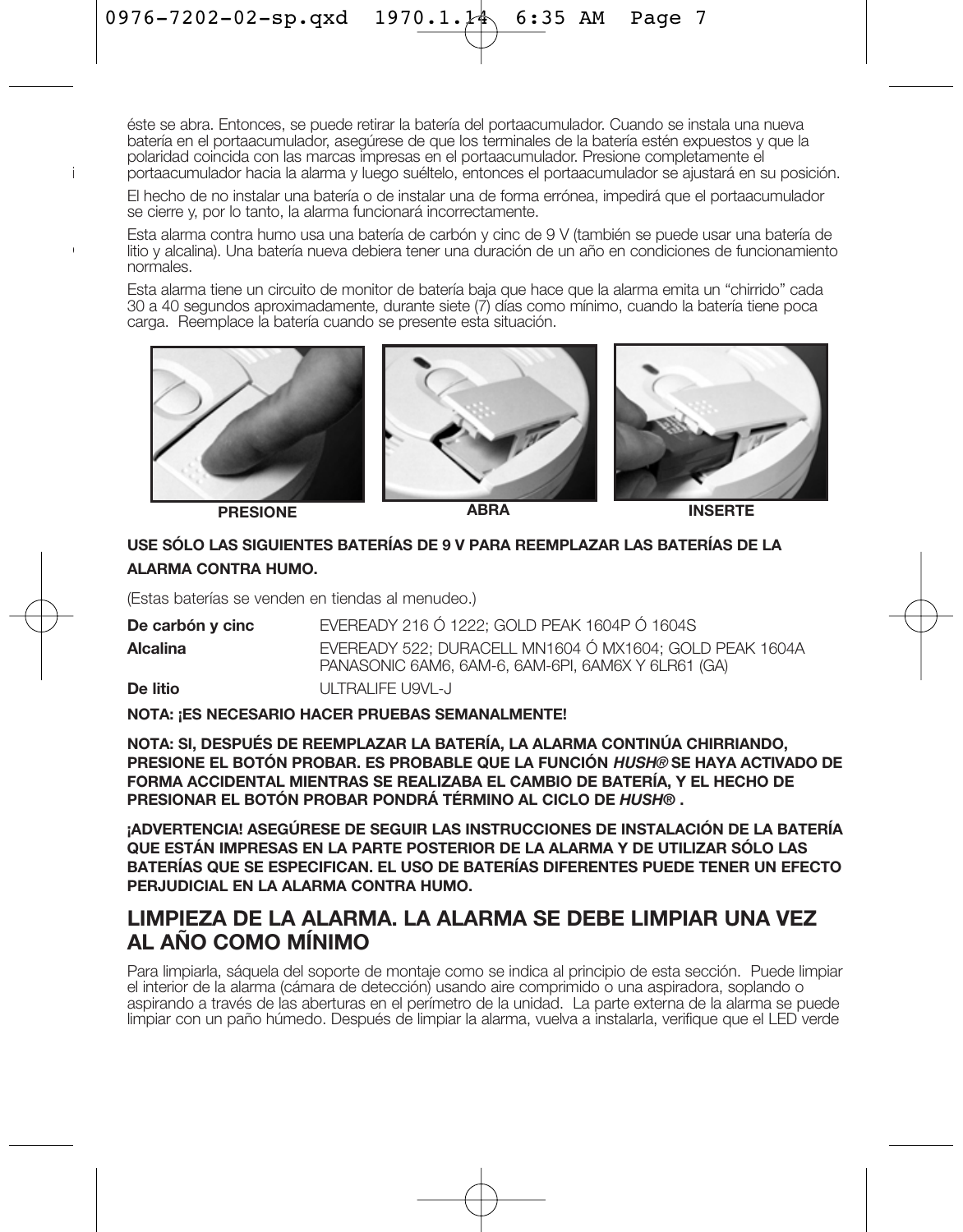esté encendido y pruébela usando el botón probar. Si la limpieza no restablece la alarma a su funcionamiento normal, es necesario reemplazarla.

### **7. LIMITACIONES DE LAS ALARMAS CONTRA HUMO**

### **ADVERTENCIA: LEA ATENTA Y COMPLETAMENTE LO SIGUIENTE**

- La NFPA 72 señala que la seguridad de las personas en caso de incendio en edificios residenciales se basa principalmente en el aviso oportuno a los ocupantes de la necesidad de salir de inmediato, seguido de las medidas de desalojo adecuadas que tomen dichos ocupantes. Los sistemas de advertencia de incendios para las unidades residenciales pueden proteger aproximadamente a la mitad de los ocupantes en incendios potencialmente fatales. Las víctimas son, a menudo, personas que están muy cerca del fuego, ancianos o niños, o personas con discapacidad mental o física, quienes no pueden escapar, incluso, cuando se les advierte con suficiente anticipación como para que puedan salir. Para estas personas, son necesarias otras estrategias, como la protección en el mismo lugar, o bien, la salida o el rescate asistido.
- Las alarmas contra humo son dispositivos que pueden entregar una advertencia oportuna de posibles incendios a un costo razonable; sin embargo, las alarmas tienen limitaciones de detección. Las alarmas de detección de ionización pueden detectar partículas de humo invisibles (asociadas a incendios de expansión rápida) más rápido que las alarmas fotoeléctricas. Las alarmas de detección fotoeléctricas, por otro lado, pueden detectar partículas de humo visibles (asociadas a incendios de expansión lenta) más rápido que las alarmas de ionización. Los incendios en las casas se pueden producir de diferentes formas y, con frecuencia, son impredecibles. Kidde recomienda que, para brindar una máxima protección, se instalen alarmas de ionización y fotoeléctricas.
- Una alarma que funciona con baterías debe tener una batería del tipo que se especifica, en buen estado e instalada correctamente.
- Las alarmas que funcionan con CA (sin batería de emergencia) no funcionarán si hay un corte del suministro de CA, por ejemplo, debido a un incendio eléctrico o a un fusible abierto.
- Las alarmas contra humo se deben probar regularmente para asegurarse de que las baterías y los circuitos de alarma estén en buenas condiciones de funcionamiento.
- Las alarmas contra humo no pueden activar la alarma si el humo no llega a éstas. Por lo tanto, es posible que estas alarmas no detecten incendios que se inicien en chimeneas, paredes, techos, al otro lado de una puerta cerrada o en otro piso.
- Si la alarma está ubicada fuera del dormitorio o en otro piso, es posible que no despierte a una persona de sueño profundo.
- El consumo de alcohol o drogas también puede disminuir la capacidad de escuchar la alarma. Para obtener la máxima protección, se debe instalar una alarma en cada área de dormitorios y en cada piso de una casa.
- Aunque las alarmas contra humo pueden ayudar a salvar vidas al advertir oportunamente de un incendio, no son un sustituto de una póliza de seguro. Los propietarios y arrendatarios deben contratar un seguro adecuado para proteger su vida y su propiedad.

### **8. BUENAS PRÁCTICAS DE SEGURIDAD ELABORE Y PRACTIQUE UN PLAN DE ESCAPE**

- Instale y mantenga extintores de incendios en cada piso de la casa, en la cocina, sótano y garaje. Sepa cómo usar un extintor de incendios antes de que se produzca una emergencia.
- Elabore un plano en que estén señaladas todas las puertas y ventanas, y al menos dos (2) rutas de escape desde cada habitación. Podría ser necesaria una escala de cuerdas o de cadena en las ventanas del segundo piso.
- Organice una reunión familiar y analice su plan de escape; muestre también a cada integrante de la familia qué hacer en caso de incendio.
- Determine un lugar fuera de la casa en que todos se puedan reunir en caso de incendio.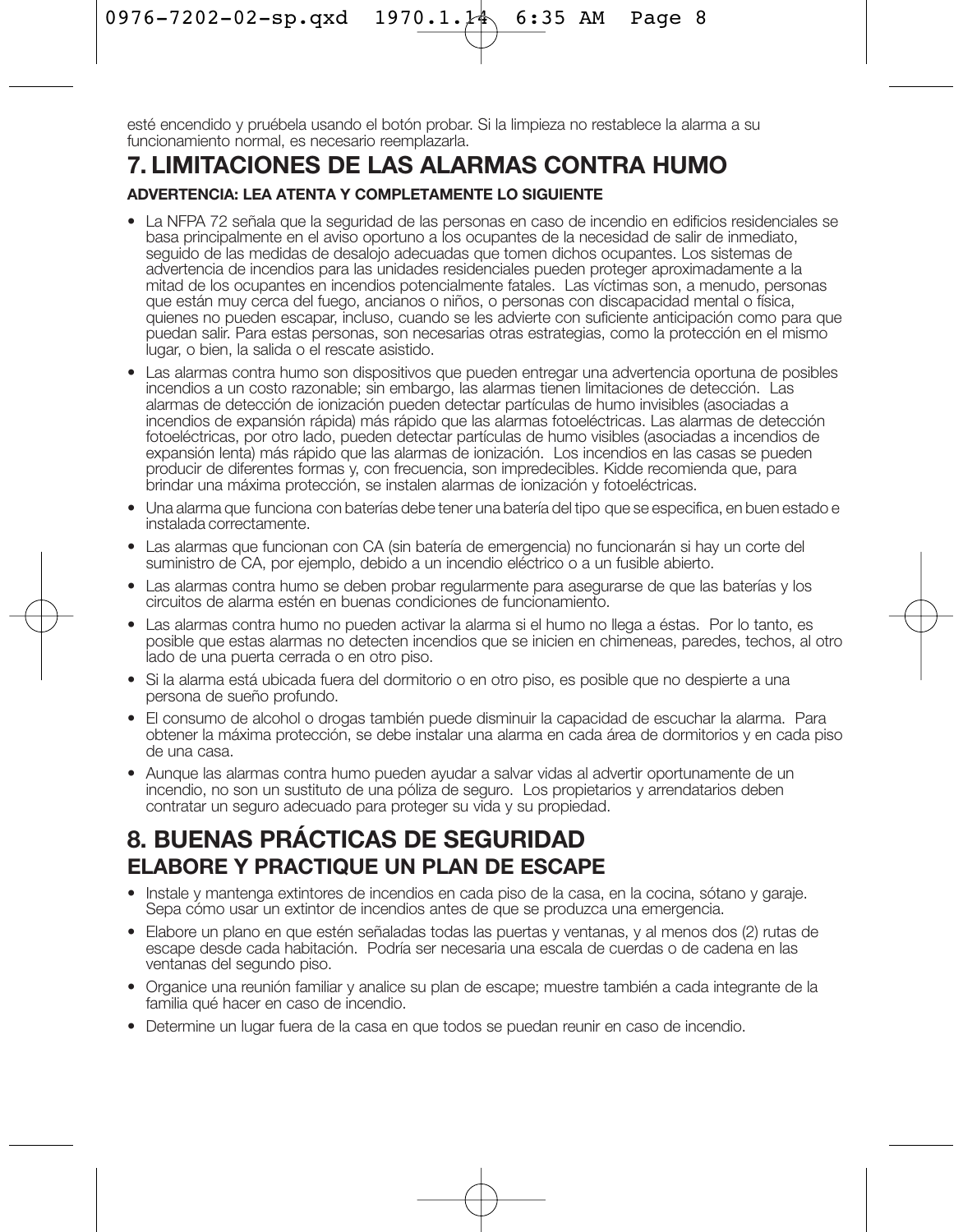- Haga que todos se familiaricen con el sonido de la alarma contra humo y capacítelos para que salgan de la casa cuando lo escuchen.
- Lleve a cabo un simulacro de incendio cada seis meses por lo menos; también debe incluir simulacros nocturnos. Asegúrese de que los niños pequeños escuchen la alarma y que despierten cuando ésta suene, ya que deben despertar para ejecutar el plan de escape. Esta práctica permite que todos los ocupantes prueben su plan ante una emergencia. Es posible que no pueda llegar donde están los niños, por lo que es importante que ellos sepan qué hacer ante una emergencia de este tipo.
- Estudios actuales han demostrado que las alarmas contra humo no despertarán a todas las personas dormidas, y que es responsabilidad de los habitantes de la vivienda ayudar a los demás que no se hayan despertado con el sonido de la alarma, o aquellos que no puedan evacuar de manera segura el área sin la asistencia de otra persona.

### **QUÉ HACER CUANDO SUENA LA ALARMA**

- Alerte a los niños pequeños de la casa.
- Salga inmediatamente de la casa de acuerdo con su plan de escape. Cada segundo cuenta, no se detenga para vestirse o tomar objetos de valor.
- Al salir de la casa, no abra ninguna puerta interior sin primero tocar su superficie. Si está caliente o si ve humo filtrándose por los bordes, ¡no abra esa puerta! En lugar de eso, use la salida de emergencia alternativa. Si el interior de la puerta está frío, apoye su hombro contra ésta, ábrala suavemente y esté preparado para cerrarla inmediatamente si entra una bocanada de calor y humo.
- Manténgase cerca del piso si hay humo en el aire. Respire superficialmente a través de un paño, en lo posible mojado.
- Una vez en el exterior, diríjase al lugar de encuentro seleccionado y asegúrese de que todos estén ahí.
- Llame a los bomberos desde la casa de un vecino, ¡no desde la suya!
- No vuelva a la casa hasta que los bomberos den la autorización para hacerlo.

Hay situaciones en las que puede que una alarma contra humo no sea efectiva para proteger contra un incendio, según lo que se establece en la Norma 72 de la NFPA. Por ejemplo:

- a) fumar en la cama;
- b) dejar a los niños solos en la casa;

c) limpiar con líquidos inflamables, como gasolina

## **9. INFORMACIÓN DE NRC**

Las alarmas contra humo de ionización usan una pequeña cantidad de un elemento radiactivo en la cámara de detección para permitir la detección de productos de combustión visibles e invisibles. El elemento radiactivo está guardado en forma segura en la cámara y no necesita ajuste ni mantenimiento. Esta alarma contra humo cumple o supera todas las normas gubernamentales. Se fabrica y distribuye bajo la licencia de la Comisión Reguladora Nuclear de los Estados Unidos.

## **10. PROTECCIÓN REQUERIDA POR LA NFPA**

La Norma 72 de la Asociación Nacional de Protección contra Incendios (National Fire Protection Association) proporciona la siguiente información:

Detección de humo. Donde lo requiera la ley, las normas o los códigos aplicables a la ocupación específica de una vivienda, se deberán instalar las alarmas contra humo con estación múltiple y simple aprobada de la siguiente manera: (1) En todos los dormitorios, excepto: No se requerirá la instalación de alarmas contra humo en los dormitorios de una y dos viviendas unifamiliares. (2) Afuera de cada dormitorio, y próximo a los mismos. (3) En cada nivel de la vivienda unifamiliar, incluyendo el sótano, excepto: Se permite el uso de alarmas contra humo accionadas con pilas y aprobadas en viviendas unifamiliares existentes.

Detección de humo: ¿Son necesarias más alarmas contra humo? Es posible que el número requerido de alarmas contra humo no proporcione una protección de advertencia confiable y a tiempo en aquellas áreas que están separadas por una puerta de las áreas protegidas. Por este motivo, se recomienda que el propietario de la casa considere usar alarmas contra humo adicionales en aquellas áreas, a fin de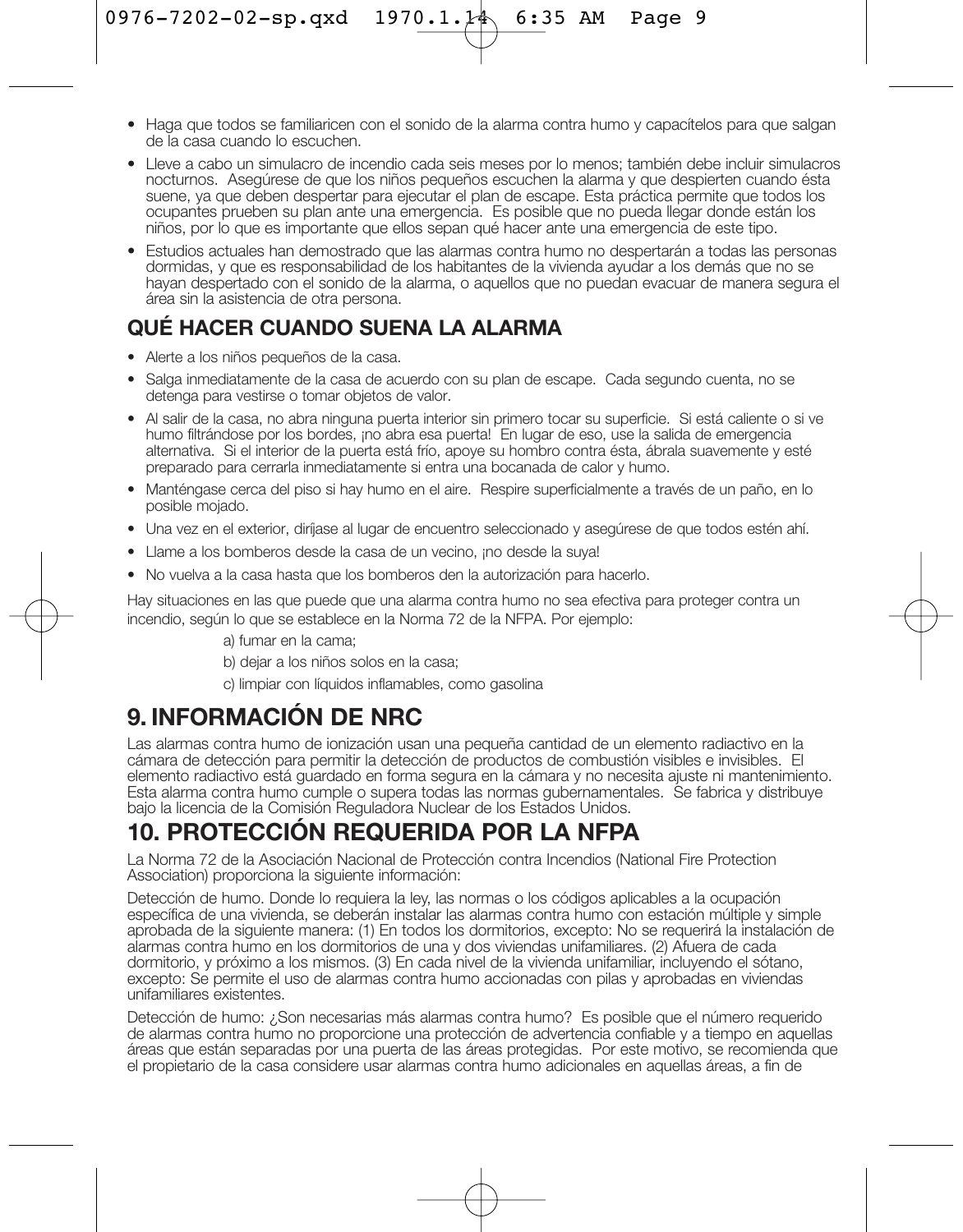contar con una mejor protección. Las áreas adicionales incluyen el sótano, los dormitorios, el comedor, el área destinada a la calefacción, el área destinada a los servicios generales y los pasillos no protegidos por las alarmas contra humo requeridas. Por lo general, se recomienda no instalar alarmas contra humo en cocinas, áticos (terminados y no terminados) o garajes, ya que estos lugares ocasionalmente experimentan condiciones que pueden dar como resultado un funcionamiento incorrecto.

Este equipo se debe instalar en conformidad con la Norma 72 de la Asociación Nacional de Protección contra Incendios (NFPA, Batterymarch Park, Quincy, MA 02269).

AVISE AL DEPARTAMENTO DE BOMBEROS LOCAL Y A LA COMPAÑÍA DE SEGUROS QUE TIENE INSTALADA UNA ALARMA CONTRA HUMO.

## **11. PRECAUCIÓN (EN CONFORMIDAD CON EL JEFE DE BOMBEROS DEL ESTADO DE CALIFORNIA)**

"La detección oportuna de la advertencia de un incendio se logra de mejor manera con la instalación de un equipo de detección de incendio en todas las habitaciones y áreas de la casa, según se describe a continuación. Una alarma contra humo instalada en todas áreas de dormitorios (instalada cerca de estas áreas, pero fuera de los dormitorios), y detectores de humo o de calor en los livings , en comedores, habitaciones, cocinas, pasillos, áticos, sala de caldera, clósets, áreas destinadas a servicio general y áreas de almacenamiento, sótanos y garajes adyacentes."

## **12. SERVICIO Y GARANTÍA**

Si, después de revisar este manual, aún cree que su alarma contra humo tiene defectos, no la manipule. Devuélvala para su reparación a: KIDDE, 1016 Corporate Park Drive, Mebane, NC 27302. 1-800-880-6788 (consulte la sección Garantía para obtener más información sobre devoluciones dentro del período de garantía)